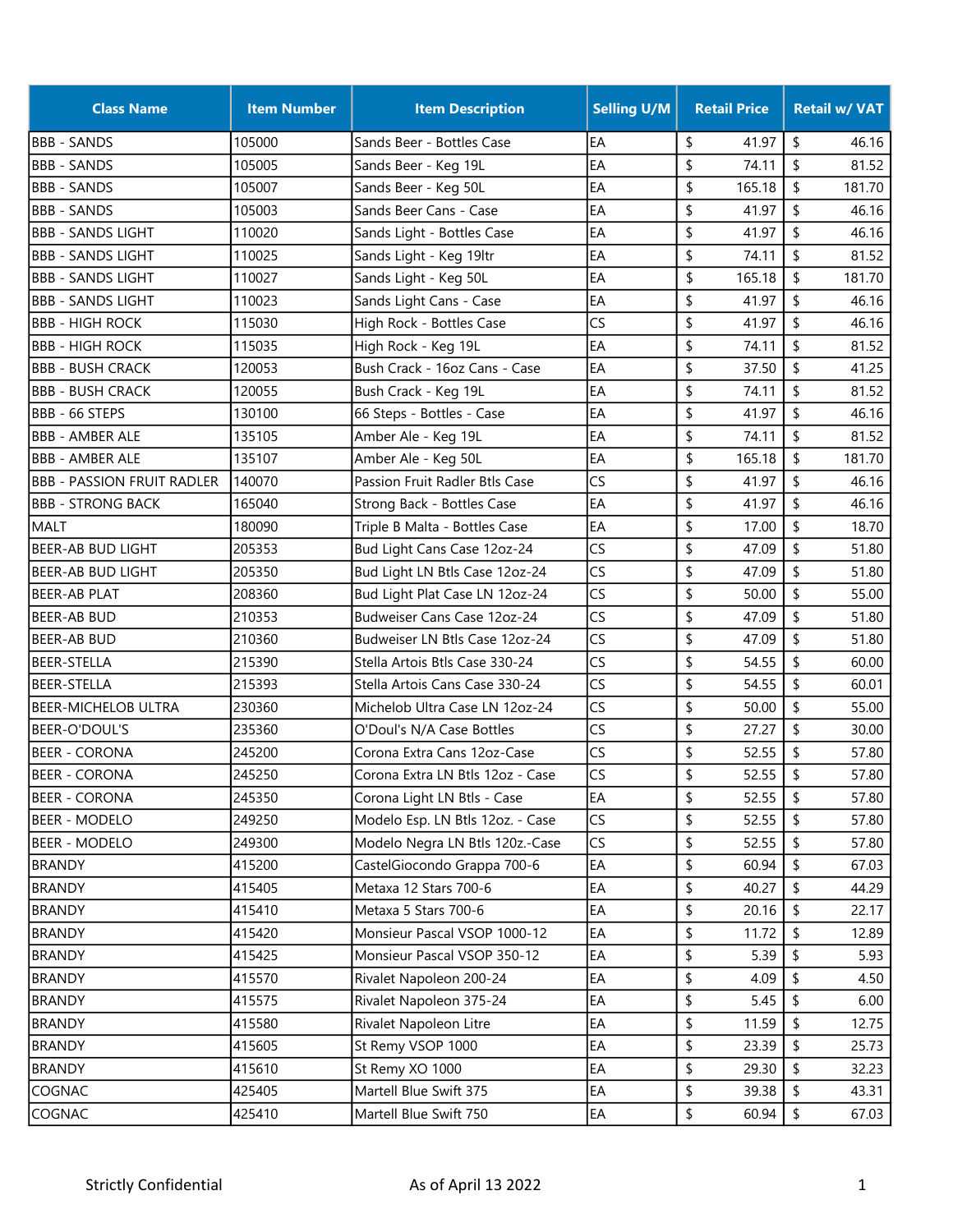| <b>Class Name</b> | <b>Item Number</b> | <b>Item Description</b>       | <b>Selling U/M</b> | <b>Retail Price</b> | <b>Retail w/ VAT</b> |
|-------------------|--------------------|-------------------------------|--------------------|---------------------|----------------------|
| COGNAC            | 425415             | Martell Cordon Bleu 700       | EA                 | \$<br>173.44        | \$<br>190.78         |
| <b>COGNAC</b>     | 425420             | Martell VS 1000               | EA                 | \$<br>46.83         | \$<br>51.51          |
| COGNAC            | 425425             | Martell VS 350                | EA                 | \$<br>20.63         | \$<br>22.69          |
| COGNAC            | 425430             | Martell VSOP 700              | EA                 | \$<br>51.56         | \$<br>56.72          |
| COGNAC            | 425435             | Martell XO 700                | EA                 | \$<br>206.25        | \$<br>226.88         |
| COGNAC            | 425440             | Meukow 90 Black 200-24        | EA                 | \$<br>11.25         | \$<br>12.38          |
| COGNAC            | 425445             | Meukow 90 Black Litre-12      | EA                 | \$<br>49.64         | \$<br>54.60          |
| COGNAC            | 425450             | Meukow ARIMA 700-6            | EA                 | \$<br>46.83         | \$<br>51.51          |
| COGNAC            | 425455             | Meukow VS 200-24              | EA                 | \$<br>10.31         | \$<br>11.34          |
| COGNAC            | 425460             | Meukow VS 50                  | EA                 | \$<br>3.70          | \$<br>4.07           |
| COGNAC            | 425465             | Meukow VS Litre-12            | EA                 | \$<br>44.02         | \$<br>48.42          |
| COGNAC            | 425470             | Meukow XO 700-6               | EA                 | \$<br>140.63        | \$<br>154.69         |
| COGNAC            | 425560             | Remy Martin 1738 1000         | EA                 | \$<br>103.13        | \$<br>113.44         |
| <b>COGNAC</b>     | 425565             | Remy Martin 1738 700          | EA                 | \$<br>76.88         | \$<br>84.56          |
| COGNAC            | 425570             | Remy Martin Louis XIII 1.5Ltr | EA                 | \$<br>6,937.50      | \$<br>7,631.25       |
| COGNAC            | 425580             | Remy Martin Louis XIII 700    | EA                 | \$<br>3,562.50      | \$<br>3,918.75       |
| COGNAC            | 425585             | Remy Martin VSOP 1000         | EA                 | \$<br>76.73         | \$<br>84.40          |
| COGNAC            | 425590             | Remy Martin VSOP 375          | EA                 | \$<br>35.63         | \$<br>39.19          |
| COGNAC            | 425595             | Remy Martin VSOP VAP 700-6    | EA                 | \$<br>64.64         | \$<br>71.11          |
| COGNAC            | 425600             | Remy Martin XO 750            | EA                 | \$<br>257.81        | \$<br>283.59         |
| GIN               | 430020             | <b>Aviation Gin Litre-6</b>   | EA                 | \$<br>46.88         | \$<br>51.56          |
| GIN               | 430035             | Beefeater "24" Gin 1000       | EA                 | \$<br>35.58         | \$<br>39.14          |
| GIN               | 430040             | Beefeater Gin 1000            | EA                 | \$<br>23.44         | \$<br>25.78          |
| GIN               | 430045             | Beefeater Pink Gin 1000       | EA                 | \$<br>24.38         | \$<br>26.81          |
| GIN               | 430065             | Brooklyn Gin 750-6            | EA                 | \$<br>56.20         | \$<br>61.82          |
| GIN               | 430075             | Burnett's Gin 200-48          | EA                 | \$<br>3.05          | \$<br>3.35           |
| GIN               | 430080             | Burnett's Gin Litre-12        | EA                 | \$<br>11.77         | \$<br>12.95          |
| GIN               | 430310             | Galeon Gin 200-24             | EA                 | \$<br>2.39          | \$<br>2.63           |
| GIN               | 430305             | Galeon Gin Liter-12           | EA                 | \$<br>8.39          | \$<br>9.23           |
| GIN               | 430320             | Gin Factory 750-6             | EA                 | \$<br>22.83         | \$<br>25.11          |
| GIN               | 430505             | McQueen Violet Fog Gin 750    | EA                 | \$<br>37.50         | \$<br>41.25          |
| GIN               | 430510             | Monkey 47 Gin 375             | EA                 | \$<br>52.50         | \$<br>57.75          |
| GIN               | 430515             | Monkey 47 Gin 500             | EA                 | \$<br>59.09         | \$<br>65.00          |
| GIN               | 430585             | One Drop Hibiscus Gin 750-12  | EA                 | \$<br>28.13         | \$<br>30.94          |
| GIN               | 430605             | Plymouth Gin 1000             | EA                 | \$<br>30.89         | \$<br>33.98          |
| GIN               | 430770             | The Botanist Gin 1000         | EA                 | \$<br>56.20         | \$<br>61.82          |
| <b>LIQUEURS</b>   | 435015             | Avion Tequila Expresso 750    | EA                 | \$<br>30.94         | \$<br>34.03          |
| <b>LIQUEURS</b>   | 435080             | Carolans Irish Cream Liter    | EA                 | \$<br>19.96         | \$<br>21.95          |
| <b>LIQUEURS</b>   | 435090             | Cointreau 1000                | EA                 | \$<br>40.18         | \$<br>44.20          |
| <b>LIQUEURS</b>   | 435095             | Cointreau 350-12              | EA                 | \$<br>21.52         | \$<br>23.67          |
| <b>LIQUEURS</b>   | 435100             | Disaronno ICON VAP 2 Tumblers | EA                 | \$<br>23.44         | \$<br>25.78          |
| <b>LIQUEURS</b>   | 435105             | DiSaronno Liter               | EA                 | \$<br>32.73         | \$<br>36.00          |
| <b>LIQUEURS</b>   | 435130             | Evan Williams Egg Nog 1.75    | EA                 | \$<br>29.06         | \$<br>31.97          |
| <b>LIQUEURS</b>   | 435135             | Evan Williams Egg Nog 750     | EA                 | \$<br>13.08         | \$<br>14.39          |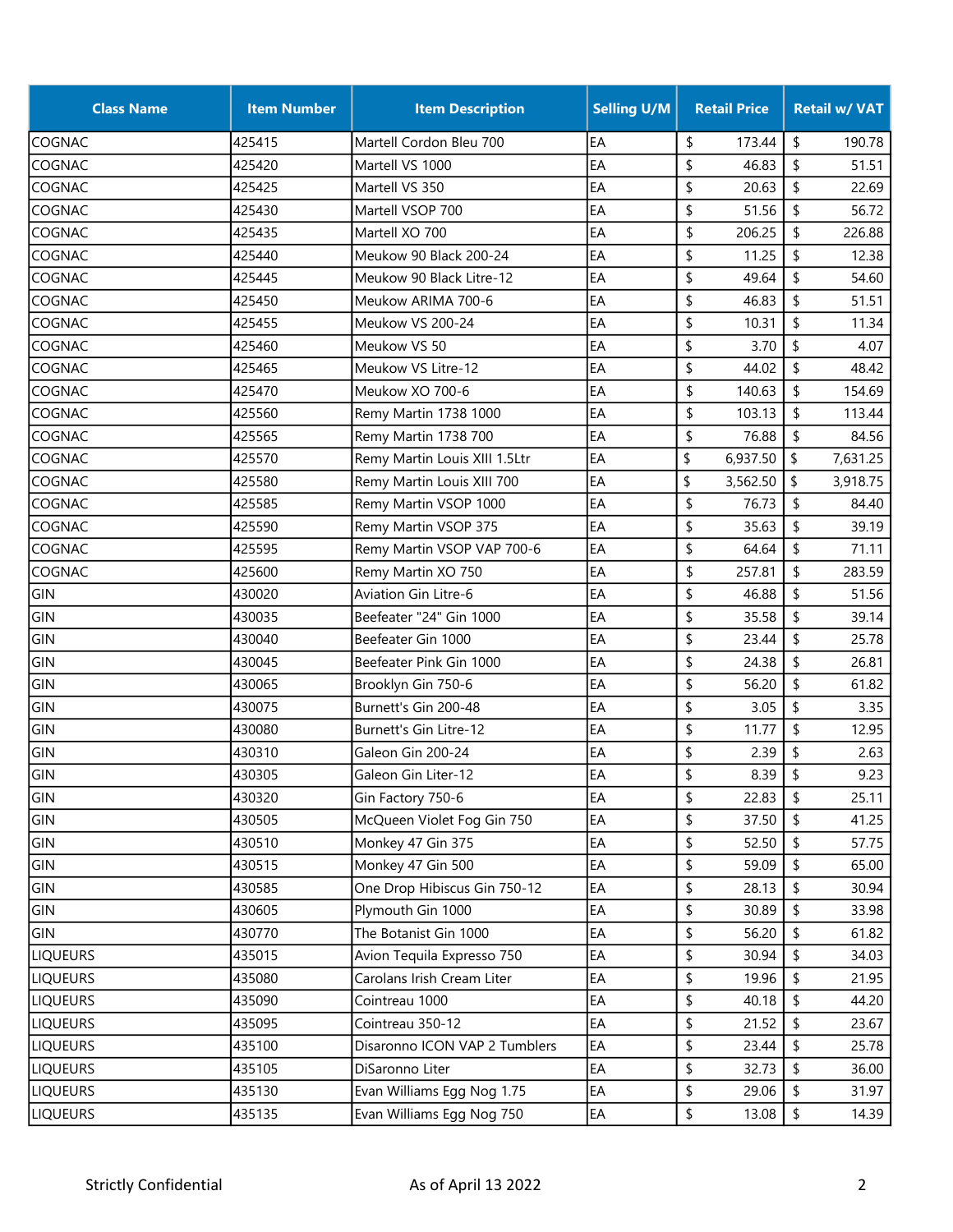| <b>Class Name</b> | <b>Item Number</b> | <b>Item Description</b>         | <b>Selling U/M</b> | <b>Retail Price</b> | <b>Retail w/ VAT</b> |
|-------------------|--------------------|---------------------------------|--------------------|---------------------|----------------------|
| <b>LIQUEURS</b>   | 435170             | Flor De Cana Spresso 750-12     | EA                 | \$<br>16.88         | \$<br>18.56          |
| <b>LIQUEURS</b>   | 435200             | Galeon Amaretto Liter           | EA                 | \$<br>11.72         | \$<br>12.89          |
| <b>LIQUEURS</b>   | 435205             | Galeon Apricot Liter            | EA                 | \$<br>11.72         | \$<br>12.89          |
| <b>LIQUEURS</b>   | 435210             | Galeon Blkberry Brandy Liter    | EA                 | \$<br>11.72         | \$<br>12.89          |
| <b>LIQUEURS</b>   | 435215             | Galeon Blue Curacao Liter       | EA                 | \$<br>11.72         | \$<br>12.89          |
| <b>LIQUEURS</b>   | 435220             | Galeon Coconut Rum Cream        | EA                 | \$<br>12.00         | \$<br>13.20          |
| <b>LIQUEURS</b>   | 435225             | Galeon Green Menthe Liter       | EA                 | 11.72<br>\$         | \$<br>12.89          |
| <b>LIQUEURS</b>   | 435245             | Galeon Peach Schnps Liter       | EA                 | \$<br>11.72         | \$<br>12.89          |
| <b>LIQUEURS</b>   | 435255             | Galeon Sour Apple Liter         | EA                 | \$<br>11.72         | \$<br>12.89          |
| <b>LIQUEURS</b>   | 435260             | Galeon Triple Sec Liter         | EA                 | \$<br>11.72         | \$<br>12.89          |
| <b>LIQUEURS</b>   | 435263             | Galeon WaterMelon Liter         | EA                 | \$<br>11.72         | \$<br>12.89          |
| <b>LIQUEURS</b>   | 435335             | Kahlua Coffee 1000              | EA                 | \$<br>24.50         | \$<br>26.95          |
| <b>LIQUEURS</b>   | 435340             | Kalore Coffee Licor Liter       | EA                 | \$<br>16.83         | \$<br>18.51          |
| <b>LIQUEURS</b>   | 435400             | Meukow Vanilla 700-6            | EA                 | \$<br>26.25         | \$<br>28.88          |
| <b>LIQUEURS</b>   | 435405             | Meukow Xpresso 50-120           | EA                 | \$<br>3.05          | \$<br>3.35           |
| <b>LIQUEURS</b>   | 435410             | Meukow Xpresso 700-6            | EA                 | \$<br>26.25         | \$<br>28.88          |
| <b>LIQUEURS</b>   | 435425             | Molly's Coconut Cream 750       | EA                 | \$<br>18.14         | \$<br>19.95          |
| <b>LIQUEURS</b>   | 435430             | Molly's Irish Cream Liter       | EA                 | \$<br>19.96         | \$<br>21.95          |
| <b>LIQUEURS</b>   | 435525             | Pernod Anise 1L                 | EA                 | \$<br>24.80         | \$<br>27.28          |
| <b>LIQUEURS</b>   | 435535             | Ponche Kuba 700                 | EA                 | \$<br>16.83         | \$<br>18.51          |
| <b>LIQUEURS</b>   | 435565             | Ricard Regular 1000             | EA                 | \$<br>26.20         | \$<br>28.82          |
| <b>LIQUEURS</b>   | 435575             | Royale Club ButterScotch        | EA                 | \$<br>11.72         | \$<br>12.89          |
| <b>LIQUEURS</b>   | 435580             | Royale Club Cacao Dark          | EA                 | \$<br>11.72         | \$<br>12.89          |
| <b>LIQUEURS</b>   | 435585             | Royale Club Cacao White         | EA                 | \$<br>11.72         | \$<br>12.89          |
| <b>LIQUEURS</b>   | 435590             | Royale Club Melon Liter         | EA                 | \$<br>11.72         | \$<br>12.89          |
| <b>LIQUEURS</b>   | 580605             | Sedgwick's Old Brown 200-12     | EA                 | \$<br>3.05          | \$<br>3.35           |
| <b>LIQUEURS</b>   | 580606             | Sedgwick's Old Brown 750-12     | EA                 | \$<br>9.33          | \$<br>10.26          |
| <b>LIQUEURS</b>   | 435640             | Tia Maria Coffee Liter-12       | EA                 | \$<br>27.19         | \$<br>29.91          |
| MEZCAL            | 440010             | Mezcal El Recuerdo Joven 750    | EA                 | \$<br>33.23         | \$<br>36.56          |
| <b>RTD</b>        | 445225             | Disaronno Sour RTD 200-12       | EA                 | \$<br>4.09          | \$<br>4.50           |
| <b>RTD</b>        | 445335             | Hunter's Gold Cider 330-24      | EA                 | \$<br>2.05          | \$<br>2.25           |
| <b>RTD</b>        | 445400             | Magner's Irish Cider 330-24     | EA                 | \$<br>3.41          | \$<br>3.75           |
| <b>RUM</b>        | 450005             | Admiral Nelson's Coconut Ltr-12 | EA                 | \$<br>14.06         | \$<br>15.47          |
| <b>RUM</b>        | 450006             | Admiral Nelson's Spiced Ltr-12  | EA                 | \$<br>15.00         | \$<br>16.50          |
| <b>RUM</b>        | 450040             | Brugal 1888 750-6               | EA                 | \$<br>54.55         | \$<br>60.00          |
| <b>RUM</b>        | 450045             | Brugal Anejo 1000-12            | EA                 | \$<br>24.55         | \$<br>27.00          |
| <b>RUM</b>        | 450050             | Brugal Blanco 1000-12           | EA                 | \$<br>24.55         | \$<br>27.00          |
| <b>RUM</b>        | 450052             | Brugal Blanco 375-24            | EA                 | \$<br>7.64          | \$<br>8.40           |
| <b>RUM</b>        | 450055             | Brugal Extra Viejo 1000-12      | EA                 | \$<br>28.18         | \$<br>31.00          |
| <b>RUM</b>        | 450060             | Brugal Leyenda 700-6            | EA                 | \$<br>42.27         | \$<br>46.50          |
| <b>RUM</b>        | 450065             | <b>Brugal XV 1000-12</b>        | EA                 | \$<br>30.00         | \$<br>33.00          |
| <b>RUM</b>        | 450070             | Bumbu Original Rum 700-6        | EA                 | \$<br>41.20         | \$<br>45.32          |
| <b>RUM</b>        | 450075             | Bumbu XO Rum 700-6              | EA                 | \$<br>46.88         | \$<br>51.56          |
| <b>RUM</b>        | 450120             | Flor De Cana 12YO 750-12        | EA                 | \$<br>31.82         | \$<br>35.00          |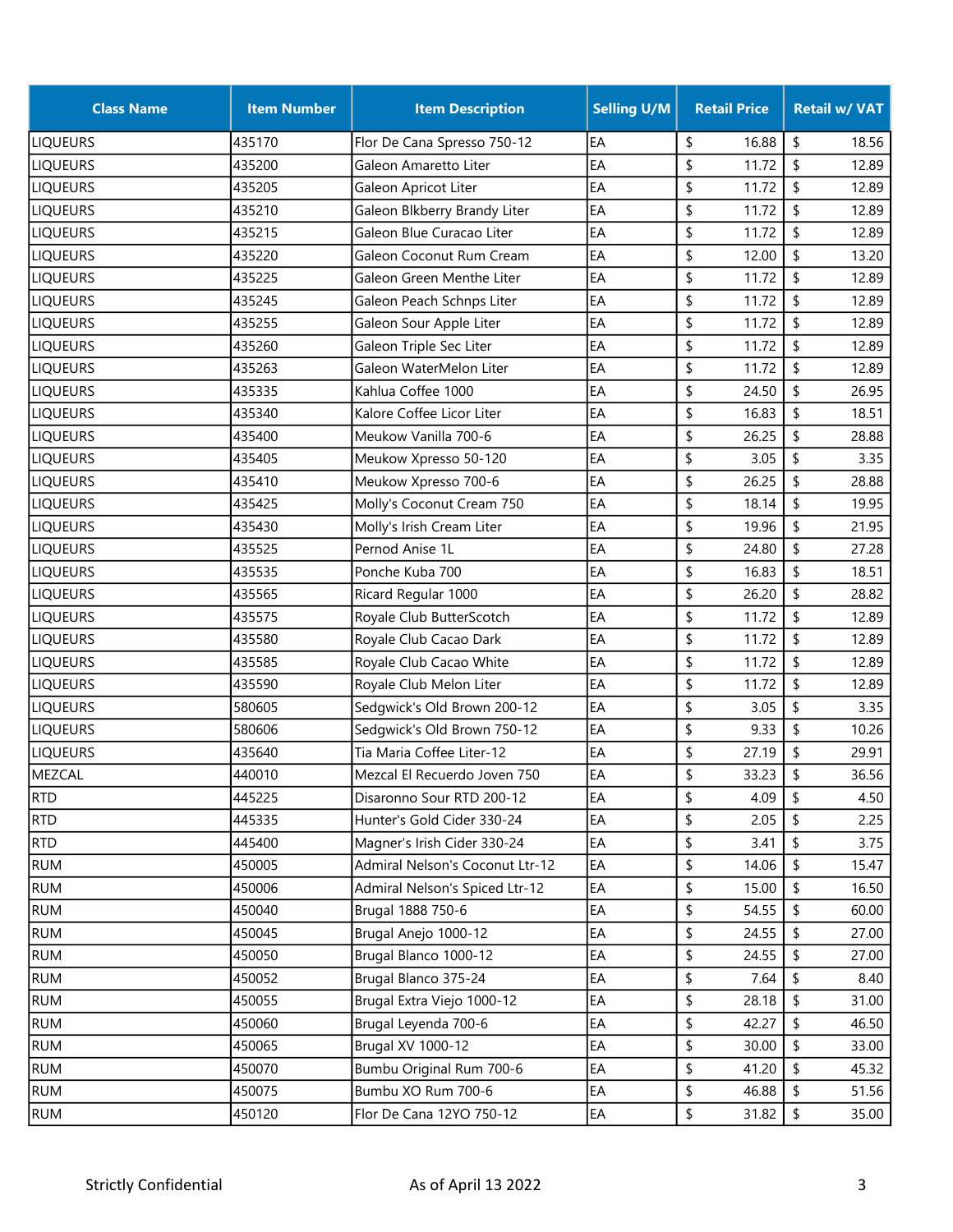| <b>Class Name</b> | <b>Item Number</b> | <b>Item Description</b>           | <b>Selling U/M</b> | <b>Retail Price</b> |            | <b>Retail w/ VAT</b> |
|-------------------|--------------------|-----------------------------------|--------------------|---------------------|------------|----------------------|
| <b>RUM</b>        | 450125             | Flor De Cana 18YO 750-12          | EA                 | \$<br>44.50         | \$         | 48.95                |
| <b>RUM</b>        | 450130             | Flor De Cana 25YO 750-6           | EA                 | \$<br>140.91        | \$         | 155.00               |
| <b>RUM</b>        | 450140             | Flor De Cana 4YO Gold Liter-12    | EA                 | \$<br>15.42         | \$         | 16.96                |
| <b>RUM</b>        | 450145             | Flor De Cana 4YO White Liter-12   | EA                 | \$<br>16.59         | \$         | 18.25                |
| <b>RUM</b>        | 450150             | Flor De Cana 5YO Anejo Liter-12   | EA                 | \$<br>16.73         | \$         | 18.41                |
| <b>RUM</b>        | 450155             | Flor De Cana 7YO Reserve Liter-12 | EA                 | \$<br>25.68         | \$         | 28.25                |
| <b>RUM</b>        | 450200             | Galeon 151p Rum Liter-12          | EA                 | \$<br>15.47         | \$         | 17.02                |
| <b>RUM</b>        | 450205             | Galeon Anejo Rum Liter-12         | EA                 | \$<br>14.02         | \$         | 15.42                |
| <b>RUM</b>        | 450210             | Galeon Banana Rum Liter-12        | EA                 | 11.72<br>\$         | \$         | 12.89                |
| <b>RUM</b>        | 450215             | Galeon Black Rum Liter-12         | EA                 | \$<br>14.02         | \$         | 15.42                |
| <b>RUM</b>        | 450220             | Galeon Coconut Rum 200-24         | EA                 | \$<br>2.81          | \$         | 3.09                 |
| <b>RUM</b>        | 450225             | Galeon Coconut Rum Liter-12       | EA                 | \$<br>11.72         | \$         | 12.89                |
| <b>RUM</b>        | 450230             | Galeon Gold Rum 200-24            | EA                 | \$<br>2.39          | \$         | 2.63                 |
| <b>RUM</b>        | 450231             | Galeon Gold Rum Litre-12          | EA                 | \$<br>9.33          | \$         | 10.26                |
| <b>RUM</b>        | 450235             | Galeon Mango Rum Liter-12         | EA                 | \$<br>11.72         | \$         | 12.89                |
| <b>RUM</b>        | 450240             | Galeon Pineapple Rum Ltr-12       | EA                 | \$<br>11.72         | \$         | 12.89                |
| <b>RUM</b>        | 450245             | Galeon Spiced Rum Liter-12        | EA                 | \$<br>11.72         | \$         | 12.89                |
| <b>RUM</b>        | 450254             | Galeon White Rum 200-24           | EA                 | \$<br>2.39          | \$         | 2.63                 |
| <b>RUM</b>        | 450250             | Galeon White Rum 250-24           | EA                 | \$<br>2.34          | \$         | 2.58                 |
| <b>RUM</b>        | 450255             | Galeon White Rum Litre-12         | EA                 | \$<br>9.33          | \$         | 10.26                |
| <b>RUM</b>        | 450360             | Luna Cold Brew (Coffee) 550-24    | EA                 | \$<br>9.14          | \$         | 10.06                |
| <b>RUM</b>        | 450362             | Luna Radiant Rasberry 550-24      | EA                 | \$<br>9.14          | \$         | 10.06                |
| <b>RUM</b>        | 450405             | Malibu Mango 1000                 | EA                 | \$<br>16.73         | \$         | 18.40                |
| <b>RUM</b>        | 450410             | Malibu Original Coconut 1000      | EA                 | \$<br>16.73         | \$         | 18.40                |
| <b>RUM</b>        | 450415             | Malibu Passion Fruit 1000         | EA                 | \$<br>16.73         | \$         | 18.40                |
| <b>RUM</b>        | 450420             | Malibu Pineapple 1000             | EA                 | 16.73<br>\$         | \$         | 18.40                |
| <b>RUM</b>        | 450425             | Mount Gay 1703 M Select 700       | EA                 | \$<br>253.13        | \$         | 278.44               |
| <b>RUM</b>        | 450430             | Mount Gay Blk Barrel 1000         | EA                 | \$<br>51.52         | \$         | 56.67                |
| <b>RUM</b>        | 450435             | Mount Gay Blk Barrel 700          | EA                 | \$<br>36.52         | \$         | 40.17                |
| <b>RUM</b>        | 450440             | Mount Gay Eclipse 1000            | EA                 | \$<br>23.23         | \$         | 25.55                |
| <b>RUM</b>        | 450445             | Mount Gay Eclipse 350             | EA                 | \$<br>9.84          | $\sqrt{2}$ | 10.83                |
| <b>RUM</b>        | 450450             | Mount Gay Pot Still 700           | EA                 | \$<br>206.25        | \$         | 226.88               |
| <b>RUM</b>        | 450455             | Mount Gay Pure Silver 1000        | EA                 | \$<br>23.23         | \$         | 25.55                |
| <b>RUM</b>        | 450460             | Mount Gay Pure Silver 375         | EA                 | \$<br>9.84          | \$         | 10.83                |
| <b>RUM</b>        | 450465             | Mount Gay XO 1000                 | EA                 | \$<br>67.50         | \$         | 74.25                |
| <b>RUM</b>        | 450470             | Mount Gay XO 350-24               | EA                 | \$<br>28.08         | \$         | 30.89                |
| <b>RUM</b>        | 450475             | Mount Gay XO 700                  | EA                 | \$<br>53.44         | \$         | 58.78                |
| <b>RUM</b>        | 450485             | One Drop 10YO Rum 750             | EA                 | \$<br>51.56         | \$         | 56.72                |
| <b>RUM</b>        | 450505             | Prime Minister Rum 200            | EA                 | \$<br>1.64          | \$         | 1.81                 |
| <b>RUM</b>        | 450605             | Skol Gold Rum Litre               | EA                 | \$<br>7.81          | \$         | 8.59                 |
| <b>RUM</b>        | 450805             | Zafra Rum 21YO 750-6              | EA                 | \$<br>65.63         | \$         | 72.19                |
| <b>RUM</b>        | 450810             | Zafra Rum 30YO 750-6              | EA                 | \$<br>182.81        | \$         | 201.09               |
| <b>RUM</b>        | 450850             | Zaya Gran Reserva 750-6           | EA                 | \$<br>41.18         | \$         | 45.30                |
| <b>TEQUILA</b>    | 460005             | Avion 44 XAnejo 750               | EA                 | \$<br>148.18        | \$         | 163.00               |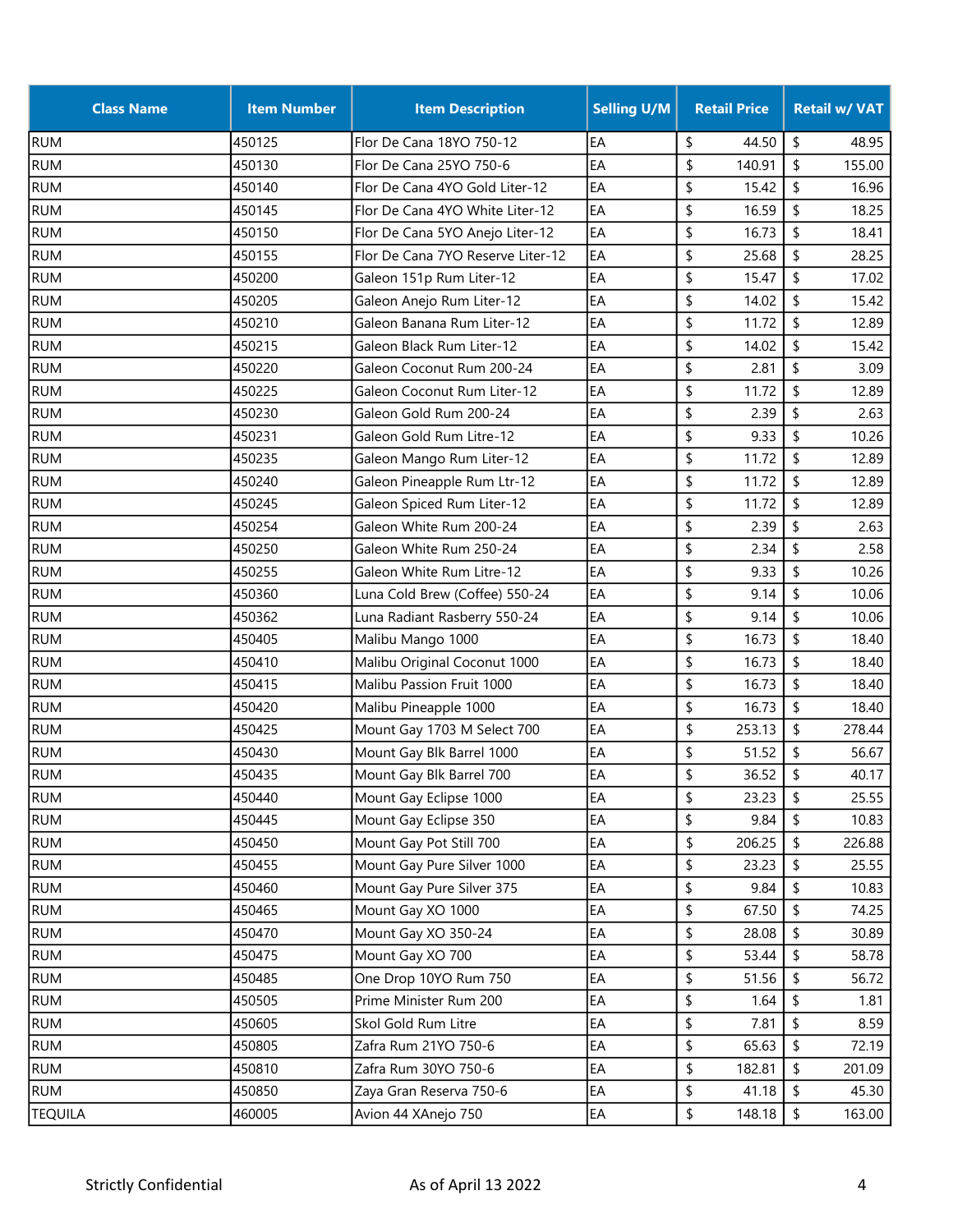| <b>Class Name</b> | <b>Item Number</b> | <b>Item Description</b>         | <b>Selling U/M</b> | <b>Retail Price</b> | <b>Retail w/ VAT</b> |
|-------------------|--------------------|---------------------------------|--------------------|---------------------|----------------------|
| <b>TEQUILA</b>    | 460010             | Avion Anejo 750                 | EA                 | \$<br>75.00         | \$<br>82.50          |
| <b>TEQUILA</b>    | 460015             | Avion Reposado 750              | EA                 | 65.63<br>\$         | \$<br>72.19          |
| <b>TEQUILA</b>    | 460020             | Avion Silver 375                | EA                 | \$<br>41.25         | \$<br>45.38          |
| <b>TEQUILA</b>    | 460025             | Avion Silver 50ml -60           | EA                 | \$<br>5.63          | \$<br>6.19           |
| <b>TEQUILA</b>    | 460030             | Avion Silver 750                | EA                 | \$<br>58.18         | \$<br>64.00          |
| <b>TEQUILA</b>    | 460065             | Capitan Gold Tequila            | EA                 | \$<br>13.59         | \$<br>14.95          |
| <b>TEQUILA</b>    | 460070             | Capitan Silver Tequila          | EA                 | \$<br>13.59         | \$<br>14.95          |
| <b>TEQUILA</b>    | 460075             | Casa Noble Anejo 750-6          | EA                 | \$<br>51.56         | \$<br>56.72          |
| <b>TEQUILA</b>    | 460080             | Casa Noble Blanco 750-6         | EA                 | \$<br>43.59         | \$<br>47.95          |
| <b>TEQUILA</b>    | 460085             | Casa Noble Reposado 750-6       | EA                 | \$<br>47.81         | \$<br>52.59          |
| <b>TEQUILA</b>    | 460205             | Ghost Tequila 750-6             | EA                 | \$<br>38.50         | \$<br>42.35          |
| <b>TEQUILA</b>    | 460235             | Hornitos Anejo Liter-12         | EA                 | \$<br>32.81         | \$<br>36.09          |
| <b>TEQUILA</b>    | 460245             | Hornitos Blanco Liter-12        | EA                 | \$<br>32.81         | \$<br>36.09          |
| <b>TEQUILA</b>    | 460255             | Hornitos Reposado Liter-12      | EA                 | \$<br>32.81         | \$<br>36.09          |
| <b>TEQUILA</b>    | 460475             | Olmeca Altos Plata 1000         | EA                 | \$<br>47.81         | \$<br>52.59          |
| <b>TEQUILA</b>    | 460476             | Olmeca Altos Reposado 1000      | EA                 | \$<br>47.81         | \$<br>52.59          |
| <b>TEQUILA</b>    | 460465             | Orendain Gold Tequila 1000-12   | EA                 | \$<br>16.88         | \$<br>18.56          |
| <b>TEQUILA</b>    | 460470             | Orendain Silver Tequila 1000-12 | EA                 | \$<br>16.88         | \$<br>18.56          |
| <b>TEQUILA</b>    | 460610             | Sauza Gold Litre                | EA                 | 22.03<br>\$         | \$<br>24.24          |
| <b>TEQUILA</b>    | 460615             | Sauza Silver Liter              | EA                 | \$<br>22.03         | \$<br>24.24          |
| <b>TEQUILA</b>    | 460625             | Teremana Blanco 750-6           | EA                 | \$<br>42.41         | \$<br>46.65          |
| <b>TEQUILA</b>    | 460630             | Teremana Reposado 750-6         | EA                 | \$<br>45.91         | \$<br>50.50          |
| <b>TEQUILA</b>    | 460635             | Tres Gen Anejo 750-6            | EA                 | \$<br>46.88         | \$<br>51.56          |
| <b>TEQUILA</b>    | 460640             | Tres Gen Blanco 750-6           | EA                 | \$<br>41.25         | \$<br>45.38          |
| <b>TEQUILA</b>    | 460645             | Tres Gen Reposado 750-6         | EA                 | \$<br>45.00         | \$<br>49.50          |
| <b>VODKA</b>      | 465005             | Absolut Blue 1.75               | EA                 | \$<br>37.45         | \$<br>41.20          |
| <b>VODKA</b>      | 465006             | Absolut Blue 1000               | EA                 | \$<br>16.55         | \$<br>18.20          |
| <b>VODKA</b>      | 465007             | Absolut Blue 200                | EA                 | \$<br>5.00          | \$<br>5.50           |
| <b>VODKA</b>      | 465008             | Absolut Blue 375                | EA                 | \$<br>8.96          | \$<br>9.85           |
| <b>VODKA</b>      | 465009             | Absolut Blue 50                 | EA                 | \$<br>1.64          | \$<br>1.81           |
| <b>VODKA</b>      | 465010             | Absolut Citron 1000             | EA                 | \$<br>21.56         | \$<br>23.72          |
| VODKA             | 465015             | Absolut Comeback 1000           | EA                 | \$<br>21.56         | \$<br>23.72          |
| <b>VODKA</b>      | 465020             | Absolut Elyx 1000               | EA                 | \$<br>50.00         | \$<br>55.00          |
| <b>VODKA</b>      | 465021             | Absolut Elyx 375ml              | EA                 | \$<br>27.14         | \$<br>29.86          |
| VODKA             | 465025             | Absolut Grapefruit 1000         | EA                 | \$<br>21.56         | \$<br>23.72          |
| <b>VODKA</b>      | 465030             | Absolut Lime 1000               | EA                 | \$<br>21.56         | \$<br>23.72          |
| <b>VODKA</b>      | 465035             | Absolut Mandrin 1000            | EA                 | \$<br>21.56         | \$<br>23.72          |
| <b>VODKA</b>      | 465032             | Absolut Pear 1000               | EA                 | \$<br>21.56         | \$<br>23.72          |
| <b>VODKA</b>      | 465040             | Absolut Raspberri 1000          | EA                 | \$<br>21.56         | \$<br>23.72          |
| <b>VODKA</b>      | 465045             | Absolut Vanilia 1000            | EA                 | \$<br>21.56         | \$<br>23.72          |
| <b>VODKA</b>      | 465058             | Atoll Vodka 750-6               | EA                 | \$<br>32.77         | \$<br>36.04          |
| <b>VODKA</b>      | 465060             | Burnett's Vodka 200-48          | EA                 | \$<br>3.05          | \$<br>3.35           |
| <b>VODKA</b>      | 465062             | Burnett's Vodka Litre-12        | EA                 | \$<br>11.77         | \$<br>12.95          |
| <b>VODKA</b>      | 465205             | Galeon Vodka 200-24             | EA                 | \$<br>2.39          | \$<br>2.63           |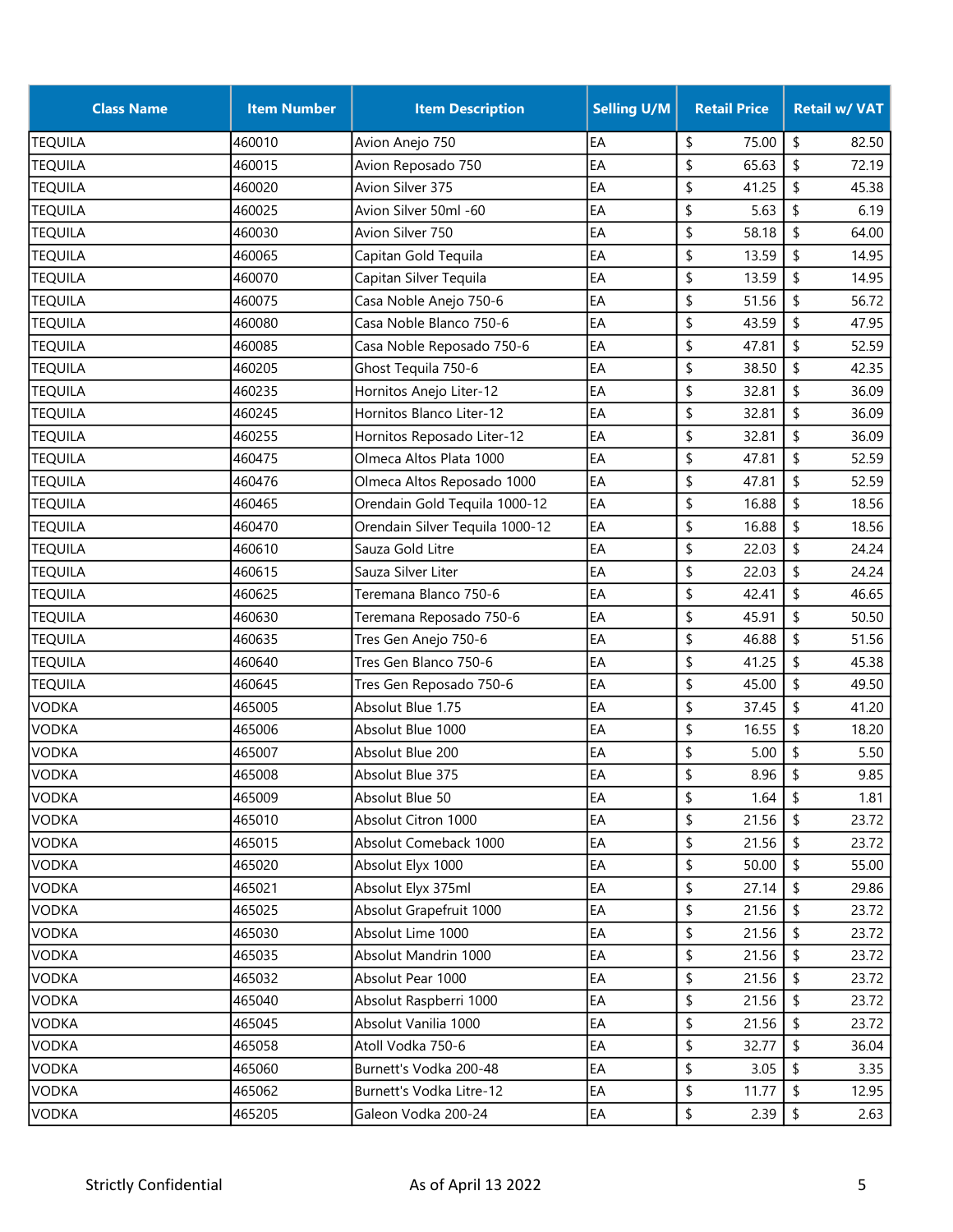| <b>Class Name</b>         | <b>Item Number</b> | <b>Item Description</b>              | <b>Selling U/M</b> | <b>Retail Price</b> | <b>Retail w/ VAT</b> |
|---------------------------|--------------------|--------------------------------------|--------------------|---------------------|----------------------|
| <b>VODKA</b>              | 465210             | Galeon Vodka Liter-12                | EA                 | \$<br>8.39          | \$<br>9.23           |
| <b>VODKA</b>              | 465255             | Hope Town Lime 750-6                 | EA                 | \$<br>32.77         | \$<br>36.04          |
| <b>VODKA</b>              | 465250             | Hope Town Vodka 750-6                | EA                 | \$<br>32.77         | \$<br>36.04          |
| <b>VODKA</b>              | 465365             | Keel Vodka 47.6p Liter               | EA                 | \$<br>34.69         | \$<br>38.16          |
| <b>VODKA</b>              | 465466             | Ocean Vodka Liter-6                  | EA                 | \$<br>37.50         | \$<br>41.25          |
| <b>VODKA</b>              | 465505             | Pinnacle Vodka Litre-12              | EA                 | \$<br>16.88         | \$<br>18.56          |
| <b>VODKA</b>              | 465620             | Svedka Blue Raspberry Ltr-12         | EA                 | \$<br>16.88         | \$<br>18.56          |
| <b>VODKA</b>              | 465635             | Svedka Cucumber Lime Ltr-12          | EA                 | \$<br>16.88         | \$<br>18.56          |
| <b>VODKA</b>              | 465640             | Svedka Mango Pineapple Ltr-12        | EA                 | \$<br>16.88         | \$<br>18.56          |
| <b>VODKA</b>              | 465645             | Svedka Peach Liter-12                | EA                 | \$<br>16.88         | \$<br>18.56          |
| <b>VODKA</b>              | 465665             | Svedka Vodka 200-48                  | EA                 | \$<br>4.64          | \$<br>5.11           |
| <b>VODKA</b>              | 465670             | Svedka Vodka Liter-12                | EA                 | \$<br>17.77         | \$<br>19.54          |
| <b>VODKA</b>              | 465678             | Tito's Vodka 1.75L Non NFR           | EA                 | \$<br>46.83         | \$<br>51.51          |
| <b>VODKA</b>              | 465677             | Tito's Vodka 1000-12                 | EA                 | \$<br>25.87         | \$<br>28.45          |
| <b>VODKA</b>              | 465675             | Tito's Vodka 200-24                  | EA                 | \$<br>8.39          | \$<br>9.23           |
| <b>VODKA</b>              | 465674             | Tito's Vodka 375-12                  | EA                 | \$<br>13.45         | \$<br>14.80          |
| <b>VODKA</b>              | 465679             | Tito's Vodka 3L-3                    | EA                 | \$<br>135.89        | \$<br>149.48         |
| <b>VODKA</b>              | 465676             | Tito's Vodka 50-60                   | EA                 | \$<br>2.67          | \$<br>2.94           |
| WHISKEY-AMERICAN          | 470065             | Blanton's Gold Edition 750-6         | EA                 | \$<br>117.19        | \$<br>128.91         |
| WHISKEY-AMERICAN          | 470066             | <b>Blanton's Original 750-6</b>      | EA                 | \$<br>93.70         | \$<br>103.07         |
| <b>I</b> WHISKEY-AMERICAN | 470067             | <b>Blanton's Straight Frm Barrel</b> | EA                 | \$<br>131.20        | \$<br>144.32         |
| <b>WHISKEY-AMERICAN</b>   | 470160             | Elijah Craig Small Batch 750-12      | EA                 | \$<br>32.82         | \$<br>36.10          |
| <b>WHISKEY-AMERICAN</b>   | 470168             | Evan Williams Apple Ltr-12           | EA                 | \$<br>20.18         | \$<br>22.20          |
| <b>WHISKEY-AMERICAN</b>   | 470165             | Evan Williams Black 1.75-6           | EA                 | \$<br>32.82         | \$<br>36.10          |
| <b>WHISKEY-AMERICAN</b>   | 470166             | Evan Williams Black 200-48           | EA                 | \$<br>4.73          | \$<br>5.20           |
| WHISKEY-AMERICAN          | 470167             | Evan Williams Black Ltr-12           | EA                 | \$<br>20.18         | \$<br>22.20          |
| WHISKEY-AMERICAN          | 470170             | Evan Williams Honey Ltr-12           | EA                 | \$<br>20.18         | \$<br>22.20          |
| <b>WHISKEY-AMERICAN</b>   | 470172             | Evan Williams Peach Ltr-12           | EA                 | \$<br>20.18         | \$<br>22.20          |
| <b>WHISKEY-AMERICAN</b>   | 470175             | Evan Williams Sgl Barrel 750-6       | EA                 | \$<br>38.46         | \$<br>42.30          |
| <b>WHISKEY-AMERICAN</b>   | 470180             | Fireball Cinnamon 200-48             | EA                 | \$<br>5.14          | $\sqrt{2}$<br>5.65   |
| <b>WHISKEY-AMERICAN</b>   | 470181             | Fireball Cinnamon 50-120             | EA                 | \$<br>1.68          | \$<br>1.85           |
| WHISKEY-AMERICAN          | 470182             | Fireball Cinnamon Liter-12           | EA                 | \$<br>19.68         | \$<br>21.65          |
| <b>WHISKEY-AMERICAN</b>   | 470265             | High West Bourbon 750-6              | EA                 | \$<br>65.58         | \$<br>72.14          |
| <b>WHISKEY-AMERICAN</b>   | 470275             | High West Double Rye 750-6           | EA                 | \$<br>65.58         | \$<br>72.14          |
| <b>WHISKEY-AMERICAN</b>   | 470315             | Jim Beam 4YO Liter-12                | EA                 | \$<br>24.33         | \$<br>26.76          |
| <b>WHISKEY-AMERICAN</b>   | 470320             | Jim Beam Apple Liter-12              | EA                 | \$<br>24.33         | \$<br>26.76          |
| <b>WHISKEY-AMERICAN</b>   | 470325             | Jim Beam Black Label Liter-12        | EA                 | \$<br>32.39         | \$<br>35.63          |
| WHISKEY-AMERICAN          | 470330             | Jim Beam Honey Liter-12              | EA                 | \$<br>24.33         | \$<br>26.76          |
| WHISKEY-AMERICAN          | 470335             | Knob Creek 100p Liter-6              | EA                 | \$<br>49.64         | \$<br>54.60          |
| WHISKEY-AMERICAN          | 470365             | Larceny Bourbon 92p Liter-6          | EA                 | \$<br>41.23         | \$<br>45.35          |
| WHISKEY-AMERICAN          | 470405             | Maker's Mark 90p Liter               | EA                 | \$<br>41.25         | \$<br>45.38          |
| <b>WHISKEY-AMERICAN</b>   | 470656             | Rittenhouse Rye 4YO 750-12           | EA                 | \$<br>29.96         | \$<br>32.95          |
| <b>WHISKEY-AMERICAN</b>   | 470680             | Skrewball Peanut Butter Whiskey      | EA                 | \$<br>37.50         | \$<br>41.25          |
| WHISKEY-AMERICAN          | 470687             | Templeton 4YO Rum Cask Rye 750       | EA                 | \$<br>58.13         | \$<br>63.94          |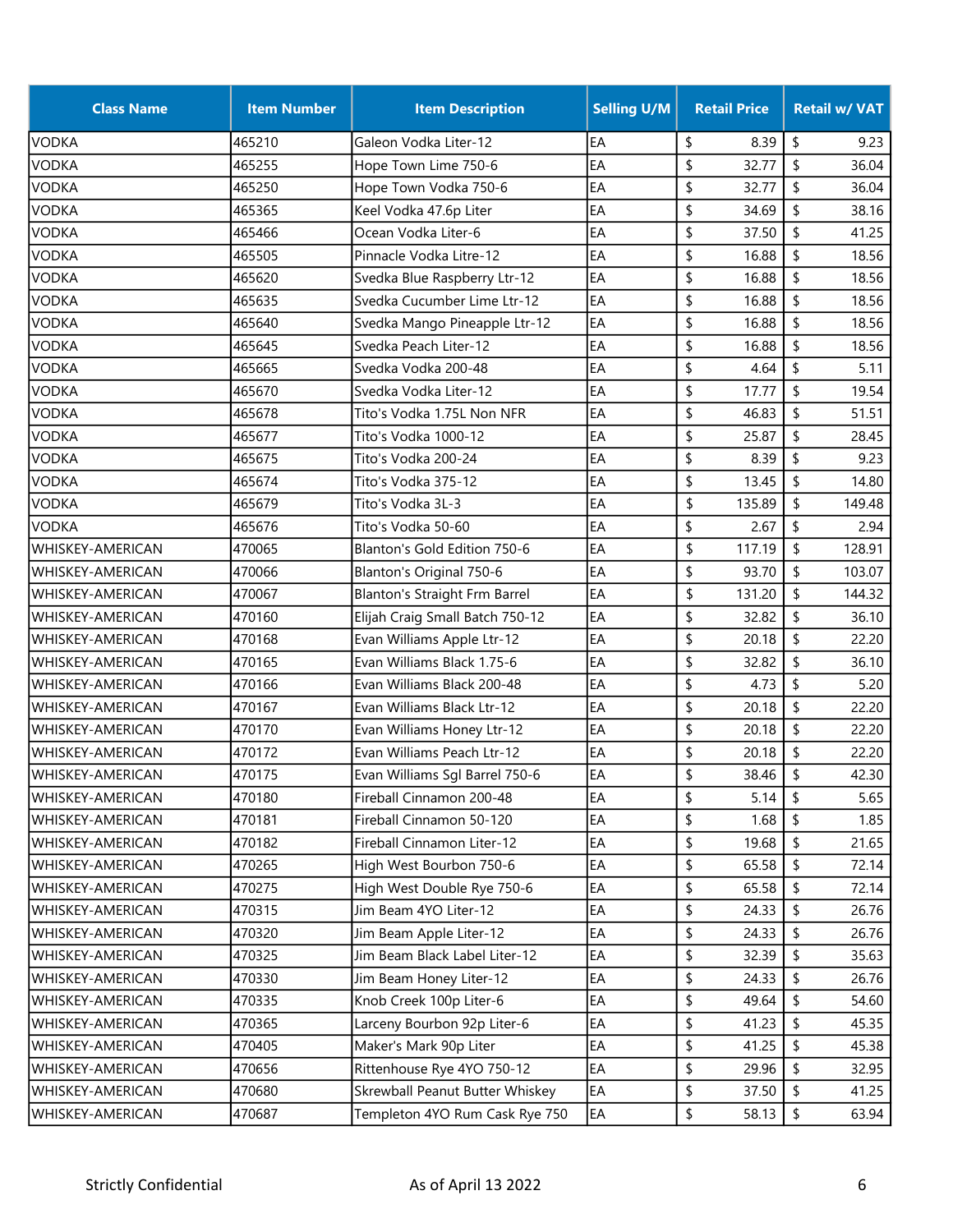| \$<br>\$<br>EA<br>34.64<br>470685<br>Templeton 4YO Rye 750-6<br>38.11<br>EA<br>\$<br>\$<br>470700<br>Walker's Cay Bourbon 750-6<br>46.83<br>51.51<br>EA<br>\$<br>\$<br>475765<br>Windsor Canadian Liter-12<br>15.00<br>16.50<br>\$<br>EA<br>\$<br>480305<br>Jameson Black Barrel 1000-6<br>45.41<br>49.95<br>\$<br>\$<br>EA<br>38.50<br>42.35<br>480310<br>Jameson Caskmates Stout 1000-6<br>\$<br>\$<br>EA<br>34.50<br>480315<br>Jameson Original 1000<br>37.95<br>\$<br>EA<br>\$<br>14.39<br>15.83<br>480320<br>Jameson Original 375<br>\$<br>EA<br>\$<br>Tenjaku Whisky 750-6<br>64.69<br>71.16<br>482365<br>Bruichladdich Classic Laddie 700<br>EA<br>\$<br>64.69<br>\$<br>71.16<br>485035<br>\$<br>EA<br>\$<br>206.25<br>226.88<br>485040<br>Bruichladdich Octomore 700<br>\$<br>EA<br>\$<br>76.88<br>485045<br>Bruichladdich Port Charlotte 700<br>84.56<br>\$<br>\$<br>EA<br>41.91<br>485070<br>Chivas Regal 12YO 1000<br>46.10<br>\$<br>EA<br>Chivas Regal 12YO 750-Glasses<br>33.70<br>\$<br>485071<br>37.07<br>\$<br>Chivas Regal 18YO 750<br>EA<br>75.94<br>\$<br>485072<br>83.53<br>\$<br>EA<br>\$<br>Chivas Regal 25YO 700<br>374.06<br>411.47<br>485074<br>EA<br>\$<br>70.31<br>\$<br>485075<br>Chivas Regal XV 1L<br>77.34<br>\$<br>\$<br>EA<br>Cutty Sark Original Liter-12<br>23.44<br>25.78<br>485080<br>\$<br>\$<br>Cutty Sark Prohibition 100p<br>EA<br>33.75<br>485081<br>37.13<br>EA<br>\$<br>\$<br>17.53<br>Distillers Whisky Liter-12<br>15.94<br>485120<br>\$<br>EA<br>\$<br>Famous Grouse 1000-12<br>29.45<br>485185<br>32.40<br>\$<br>\$<br>Famous Grouse 200-48<br>EA<br>6.09<br>6.70<br>485170<br>\$<br>EA<br>\$<br>42.81<br>47.09<br>485175<br>Famous Naked Malt 750-6<br>\$<br>\$<br>EA<br>34.78<br>38.25<br>485165<br>Famous Smoky Black 1000-12<br>\$<br>\$<br>Glenlivet 12YO 1000<br>EA<br>49.69<br>54.66<br>485210<br>\$<br>\$<br>EA<br>70.31<br>77.34<br>485212<br>Glenlivet 15YO 1000<br>\$<br>125.63<br>\$<br>485213<br>Glenlivet 18YO 1000<br>EA<br>138.19<br>\$<br>EA<br>\$<br>90.94<br>100.03<br>485214<br>Glenlivet 18YO 750<br>Glenlivet 21YO 700-3<br>EA<br>\$<br>585.94<br>\$<br>644.53<br>485216<br>\$<br>\$<br>EA<br>42.28<br>485222<br>38.44<br>Glenlivet Caribbean RSV 750<br>\$<br>$\sqrt{2}$<br>485219<br>Glenlivet FNDRSV 750-Glasses<br>EA<br>33.70<br>37.07<br>\$<br>45.00<br>\$<br>Glenlivet Founders RSV 1000<br>EA<br>485218<br>49.50<br>\$<br>485235<br>Highland Park 12YO 750-6<br>EA<br>67.27<br>\$<br>74.00<br>Highland Park 18YO 700-6<br>EA<br>\$<br>\$<br>201.09<br>485240<br>182.81<br>\$<br>Macallan 12YO Double Cask 750<br>EA<br>96.37<br>\$<br>485405<br>106.00<br>\$<br>EA<br>102.73<br>\$<br>485406<br>Macallan 12YO Sherry Oak 700<br>113.00<br>\$<br>EA<br>96.36<br>\$<br>485408<br>Macallan 12YO Triple Cask 700<br>106.00<br>\$<br>Macallan 15YO Double Cask 700<br>EA<br>WHISKEY-SCOTCH<br>485409<br>168.18<br>\$<br>185.00<br>EA<br>\$<br>Macallan 18YO Double Cask 700<br>429.10<br>\$<br>485419<br>472.00<br>\$<br>EA<br>\$<br>WHISKEY-SCOTCH<br>485420<br>Macallan 25YO Sherry Oak 750<br>2,772.73<br>3,050.00<br>WHISKEY-SCOTCH<br>Macallan Classic Cut 750-12<br>EA<br>\$<br>145.31<br>\$<br>159.84<br>485421<br>EA<br>\$<br>\$<br>WHISKEY-SCOTCH<br>485422<br>Macallan M Decanter 750-1<br>7,186.88<br>7,905.56<br>\$<br>EA<br>386.36<br>\$<br>WHISKEY-SCOTCH<br>485424<br>Macallan Rare Cask 700<br>425.00<br>\$<br>Royal Salute 21YO 700<br>EA<br>164.06<br>\$<br>485565<br>180.47<br>52.59 | <b>Class Name</b>       | <b>Item Number</b> | <b>Item Description</b> | <b>Selling U/M</b> | <b>Retail Price</b> | <b>Retail w/ VAT</b> |
|----------------------------------------------------------------------------------------------------------------------------------------------------------------------------------------------------------------------------------------------------------------------------------------------------------------------------------------------------------------------------------------------------------------------------------------------------------------------------------------------------------------------------------------------------------------------------------------------------------------------------------------------------------------------------------------------------------------------------------------------------------------------------------------------------------------------------------------------------------------------------------------------------------------------------------------------------------------------------------------------------------------------------------------------------------------------------------------------------------------------------------------------------------------------------------------------------------------------------------------------------------------------------------------------------------------------------------------------------------------------------------------------------------------------------------------------------------------------------------------------------------------------------------------------------------------------------------------------------------------------------------------------------------------------------------------------------------------------------------------------------------------------------------------------------------------------------------------------------------------------------------------------------------------------------------------------------------------------------------------------------------------------------------------------------------------------------------------------------------------------------------------------------------------------------------------------------------------------------------------------------------------------------------------------------------------------------------------------------------------------------------------------------------------------------------------------------------------------------------------------------------------------------------------------------------------------------------------------------------------------------------------------------------------------------------------------------------------------------------------------------------------------------------------------------------------------------------------------------------------------------------------------------------------------------------------------------------------------------------------------------------------------------------------------------------------------------------------------------------------------------------------------------------------------------------------------------------------------------------------------------------------------------------------------------------------------------------------------------------------------------------------------------------------------------------------------------------------------------------|-------------------------|--------------------|-------------------------|--------------------|---------------------|----------------------|
|                                                                                                                                                                                                                                                                                                                                                                                                                                                                                                                                                                                                                                                                                                                                                                                                                                                                                                                                                                                                                                                                                                                                                                                                                                                                                                                                                                                                                                                                                                                                                                                                                                                                                                                                                                                                                                                                                                                                                                                                                                                                                                                                                                                                                                                                                                                                                                                                                                                                                                                                                                                                                                                                                                                                                                                                                                                                                                                                                                                                                                                                                                                                                                                                                                                                                                                                                                                                                                                                                  | <b>WHISKEY-AMERICAN</b> |                    |                         |                    |                     |                      |
|                                                                                                                                                                                                                                                                                                                                                                                                                                                                                                                                                                                                                                                                                                                                                                                                                                                                                                                                                                                                                                                                                                                                                                                                                                                                                                                                                                                                                                                                                                                                                                                                                                                                                                                                                                                                                                                                                                                                                                                                                                                                                                                                                                                                                                                                                                                                                                                                                                                                                                                                                                                                                                                                                                                                                                                                                                                                                                                                                                                                                                                                                                                                                                                                                                                                                                                                                                                                                                                                                  | <b>WHISKEY-AMERICAN</b> |                    |                         |                    |                     |                      |
|                                                                                                                                                                                                                                                                                                                                                                                                                                                                                                                                                                                                                                                                                                                                                                                                                                                                                                                                                                                                                                                                                                                                                                                                                                                                                                                                                                                                                                                                                                                                                                                                                                                                                                                                                                                                                                                                                                                                                                                                                                                                                                                                                                                                                                                                                                                                                                                                                                                                                                                                                                                                                                                                                                                                                                                                                                                                                                                                                                                                                                                                                                                                                                                                                                                                                                                                                                                                                                                                                  | <b>WHISKEY-CANADIAN</b> |                    |                         |                    |                     |                      |
|                                                                                                                                                                                                                                                                                                                                                                                                                                                                                                                                                                                                                                                                                                                                                                                                                                                                                                                                                                                                                                                                                                                                                                                                                                                                                                                                                                                                                                                                                                                                                                                                                                                                                                                                                                                                                                                                                                                                                                                                                                                                                                                                                                                                                                                                                                                                                                                                                                                                                                                                                                                                                                                                                                                                                                                                                                                                                                                                                                                                                                                                                                                                                                                                                                                                                                                                                                                                                                                                                  | <b>WHISKEY-IRISH</b>    |                    |                         |                    |                     |                      |
|                                                                                                                                                                                                                                                                                                                                                                                                                                                                                                                                                                                                                                                                                                                                                                                                                                                                                                                                                                                                                                                                                                                                                                                                                                                                                                                                                                                                                                                                                                                                                                                                                                                                                                                                                                                                                                                                                                                                                                                                                                                                                                                                                                                                                                                                                                                                                                                                                                                                                                                                                                                                                                                                                                                                                                                                                                                                                                                                                                                                                                                                                                                                                                                                                                                                                                                                                                                                                                                                                  | <b>WHISKEY-IRISH</b>    |                    |                         |                    |                     |                      |
|                                                                                                                                                                                                                                                                                                                                                                                                                                                                                                                                                                                                                                                                                                                                                                                                                                                                                                                                                                                                                                                                                                                                                                                                                                                                                                                                                                                                                                                                                                                                                                                                                                                                                                                                                                                                                                                                                                                                                                                                                                                                                                                                                                                                                                                                                                                                                                                                                                                                                                                                                                                                                                                                                                                                                                                                                                                                                                                                                                                                                                                                                                                                                                                                                                                                                                                                                                                                                                                                                  | <b>WHISKEY-IRISH</b>    |                    |                         |                    |                     |                      |
|                                                                                                                                                                                                                                                                                                                                                                                                                                                                                                                                                                                                                                                                                                                                                                                                                                                                                                                                                                                                                                                                                                                                                                                                                                                                                                                                                                                                                                                                                                                                                                                                                                                                                                                                                                                                                                                                                                                                                                                                                                                                                                                                                                                                                                                                                                                                                                                                                                                                                                                                                                                                                                                                                                                                                                                                                                                                                                                                                                                                                                                                                                                                                                                                                                                                                                                                                                                                                                                                                  | WHISKEY-IRISH           |                    |                         |                    |                     |                      |
|                                                                                                                                                                                                                                                                                                                                                                                                                                                                                                                                                                                                                                                                                                                                                                                                                                                                                                                                                                                                                                                                                                                                                                                                                                                                                                                                                                                                                                                                                                                                                                                                                                                                                                                                                                                                                                                                                                                                                                                                                                                                                                                                                                                                                                                                                                                                                                                                                                                                                                                                                                                                                                                                                                                                                                                                                                                                                                                                                                                                                                                                                                                                                                                                                                                                                                                                                                                                                                                                                  | <b>WHISKEY-JAPANESE</b> |                    |                         |                    |                     |                      |
|                                                                                                                                                                                                                                                                                                                                                                                                                                                                                                                                                                                                                                                                                                                                                                                                                                                                                                                                                                                                                                                                                                                                                                                                                                                                                                                                                                                                                                                                                                                                                                                                                                                                                                                                                                                                                                                                                                                                                                                                                                                                                                                                                                                                                                                                                                                                                                                                                                                                                                                                                                                                                                                                                                                                                                                                                                                                                                                                                                                                                                                                                                                                                                                                                                                                                                                                                                                                                                                                                  | WHISKEY-SCOTCH          |                    |                         |                    |                     |                      |
|                                                                                                                                                                                                                                                                                                                                                                                                                                                                                                                                                                                                                                                                                                                                                                                                                                                                                                                                                                                                                                                                                                                                                                                                                                                                                                                                                                                                                                                                                                                                                                                                                                                                                                                                                                                                                                                                                                                                                                                                                                                                                                                                                                                                                                                                                                                                                                                                                                                                                                                                                                                                                                                                                                                                                                                                                                                                                                                                                                                                                                                                                                                                                                                                                                                                                                                                                                                                                                                                                  | WHISKEY-SCOTCH          |                    |                         |                    |                     |                      |
|                                                                                                                                                                                                                                                                                                                                                                                                                                                                                                                                                                                                                                                                                                                                                                                                                                                                                                                                                                                                                                                                                                                                                                                                                                                                                                                                                                                                                                                                                                                                                                                                                                                                                                                                                                                                                                                                                                                                                                                                                                                                                                                                                                                                                                                                                                                                                                                                                                                                                                                                                                                                                                                                                                                                                                                                                                                                                                                                                                                                                                                                                                                                                                                                                                                                                                                                                                                                                                                                                  | WHISKEY-SCOTCH          |                    |                         |                    |                     |                      |
|                                                                                                                                                                                                                                                                                                                                                                                                                                                                                                                                                                                                                                                                                                                                                                                                                                                                                                                                                                                                                                                                                                                                                                                                                                                                                                                                                                                                                                                                                                                                                                                                                                                                                                                                                                                                                                                                                                                                                                                                                                                                                                                                                                                                                                                                                                                                                                                                                                                                                                                                                                                                                                                                                                                                                                                                                                                                                                                                                                                                                                                                                                                                                                                                                                                                                                                                                                                                                                                                                  | WHISKEY-SCOTCH          |                    |                         |                    |                     |                      |
|                                                                                                                                                                                                                                                                                                                                                                                                                                                                                                                                                                                                                                                                                                                                                                                                                                                                                                                                                                                                                                                                                                                                                                                                                                                                                                                                                                                                                                                                                                                                                                                                                                                                                                                                                                                                                                                                                                                                                                                                                                                                                                                                                                                                                                                                                                                                                                                                                                                                                                                                                                                                                                                                                                                                                                                                                                                                                                                                                                                                                                                                                                                                                                                                                                                                                                                                                                                                                                                                                  | <b>WHISKEY-SCOTCH</b>   |                    |                         |                    |                     |                      |
|                                                                                                                                                                                                                                                                                                                                                                                                                                                                                                                                                                                                                                                                                                                                                                                                                                                                                                                                                                                                                                                                                                                                                                                                                                                                                                                                                                                                                                                                                                                                                                                                                                                                                                                                                                                                                                                                                                                                                                                                                                                                                                                                                                                                                                                                                                                                                                                                                                                                                                                                                                                                                                                                                                                                                                                                                                                                                                                                                                                                                                                                                                                                                                                                                                                                                                                                                                                                                                                                                  | WHISKEY-SCOTCH          |                    |                         |                    |                     |                      |
|                                                                                                                                                                                                                                                                                                                                                                                                                                                                                                                                                                                                                                                                                                                                                                                                                                                                                                                                                                                                                                                                                                                                                                                                                                                                                                                                                                                                                                                                                                                                                                                                                                                                                                                                                                                                                                                                                                                                                                                                                                                                                                                                                                                                                                                                                                                                                                                                                                                                                                                                                                                                                                                                                                                                                                                                                                                                                                                                                                                                                                                                                                                                                                                                                                                                                                                                                                                                                                                                                  | WHISKEY-SCOTCH          |                    |                         |                    |                     |                      |
|                                                                                                                                                                                                                                                                                                                                                                                                                                                                                                                                                                                                                                                                                                                                                                                                                                                                                                                                                                                                                                                                                                                                                                                                                                                                                                                                                                                                                                                                                                                                                                                                                                                                                                                                                                                                                                                                                                                                                                                                                                                                                                                                                                                                                                                                                                                                                                                                                                                                                                                                                                                                                                                                                                                                                                                                                                                                                                                                                                                                                                                                                                                                                                                                                                                                                                                                                                                                                                                                                  | WHISKEY-SCOTCH          |                    |                         |                    |                     |                      |
|                                                                                                                                                                                                                                                                                                                                                                                                                                                                                                                                                                                                                                                                                                                                                                                                                                                                                                                                                                                                                                                                                                                                                                                                                                                                                                                                                                                                                                                                                                                                                                                                                                                                                                                                                                                                                                                                                                                                                                                                                                                                                                                                                                                                                                                                                                                                                                                                                                                                                                                                                                                                                                                                                                                                                                                                                                                                                                                                                                                                                                                                                                                                                                                                                                                                                                                                                                                                                                                                                  | WHISKEY-SCOTCH          |                    |                         |                    |                     |                      |
|                                                                                                                                                                                                                                                                                                                                                                                                                                                                                                                                                                                                                                                                                                                                                                                                                                                                                                                                                                                                                                                                                                                                                                                                                                                                                                                                                                                                                                                                                                                                                                                                                                                                                                                                                                                                                                                                                                                                                                                                                                                                                                                                                                                                                                                                                                                                                                                                                                                                                                                                                                                                                                                                                                                                                                                                                                                                                                                                                                                                                                                                                                                                                                                                                                                                                                                                                                                                                                                                                  | WHISKEY-SCOTCH          |                    |                         |                    |                     |                      |
|                                                                                                                                                                                                                                                                                                                                                                                                                                                                                                                                                                                                                                                                                                                                                                                                                                                                                                                                                                                                                                                                                                                                                                                                                                                                                                                                                                                                                                                                                                                                                                                                                                                                                                                                                                                                                                                                                                                                                                                                                                                                                                                                                                                                                                                                                                                                                                                                                                                                                                                                                                                                                                                                                                                                                                                                                                                                                                                                                                                                                                                                                                                                                                                                                                                                                                                                                                                                                                                                                  | WHISKEY-SCOTCH          |                    |                         |                    |                     |                      |
|                                                                                                                                                                                                                                                                                                                                                                                                                                                                                                                                                                                                                                                                                                                                                                                                                                                                                                                                                                                                                                                                                                                                                                                                                                                                                                                                                                                                                                                                                                                                                                                                                                                                                                                                                                                                                                                                                                                                                                                                                                                                                                                                                                                                                                                                                                                                                                                                                                                                                                                                                                                                                                                                                                                                                                                                                                                                                                                                                                                                                                                                                                                                                                                                                                                                                                                                                                                                                                                                                  | WHISKEY-SCOTCH          |                    |                         |                    |                     |                      |
|                                                                                                                                                                                                                                                                                                                                                                                                                                                                                                                                                                                                                                                                                                                                                                                                                                                                                                                                                                                                                                                                                                                                                                                                                                                                                                                                                                                                                                                                                                                                                                                                                                                                                                                                                                                                                                                                                                                                                                                                                                                                                                                                                                                                                                                                                                                                                                                                                                                                                                                                                                                                                                                                                                                                                                                                                                                                                                                                                                                                                                                                                                                                                                                                                                                                                                                                                                                                                                                                                  | WHISKEY-SCOTCH          |                    |                         |                    |                     |                      |
|                                                                                                                                                                                                                                                                                                                                                                                                                                                                                                                                                                                                                                                                                                                                                                                                                                                                                                                                                                                                                                                                                                                                                                                                                                                                                                                                                                                                                                                                                                                                                                                                                                                                                                                                                                                                                                                                                                                                                                                                                                                                                                                                                                                                                                                                                                                                                                                                                                                                                                                                                                                                                                                                                                                                                                                                                                                                                                                                                                                                                                                                                                                                                                                                                                                                                                                                                                                                                                                                                  | <b>WHISKEY-SCOTCH</b>   |                    |                         |                    |                     |                      |
|                                                                                                                                                                                                                                                                                                                                                                                                                                                                                                                                                                                                                                                                                                                                                                                                                                                                                                                                                                                                                                                                                                                                                                                                                                                                                                                                                                                                                                                                                                                                                                                                                                                                                                                                                                                                                                                                                                                                                                                                                                                                                                                                                                                                                                                                                                                                                                                                                                                                                                                                                                                                                                                                                                                                                                                                                                                                                                                                                                                                                                                                                                                                                                                                                                                                                                                                                                                                                                                                                  | <b>WHISKEY-SCOTCH</b>   |                    |                         |                    |                     |                      |
|                                                                                                                                                                                                                                                                                                                                                                                                                                                                                                                                                                                                                                                                                                                                                                                                                                                                                                                                                                                                                                                                                                                                                                                                                                                                                                                                                                                                                                                                                                                                                                                                                                                                                                                                                                                                                                                                                                                                                                                                                                                                                                                                                                                                                                                                                                                                                                                                                                                                                                                                                                                                                                                                                                                                                                                                                                                                                                                                                                                                                                                                                                                                                                                                                                                                                                                                                                                                                                                                                  | WHISKEY-SCOTCH          |                    |                         |                    |                     |                      |
|                                                                                                                                                                                                                                                                                                                                                                                                                                                                                                                                                                                                                                                                                                                                                                                                                                                                                                                                                                                                                                                                                                                                                                                                                                                                                                                                                                                                                                                                                                                                                                                                                                                                                                                                                                                                                                                                                                                                                                                                                                                                                                                                                                                                                                                                                                                                                                                                                                                                                                                                                                                                                                                                                                                                                                                                                                                                                                                                                                                                                                                                                                                                                                                                                                                                                                                                                                                                                                                                                  | <b>WHISKEY-SCOTCH</b>   |                    |                         |                    |                     |                      |
|                                                                                                                                                                                                                                                                                                                                                                                                                                                                                                                                                                                                                                                                                                                                                                                                                                                                                                                                                                                                                                                                                                                                                                                                                                                                                                                                                                                                                                                                                                                                                                                                                                                                                                                                                                                                                                                                                                                                                                                                                                                                                                                                                                                                                                                                                                                                                                                                                                                                                                                                                                                                                                                                                                                                                                                                                                                                                                                                                                                                                                                                                                                                                                                                                                                                                                                                                                                                                                                                                  | WHISKEY-SCOTCH          |                    |                         |                    |                     |                      |
|                                                                                                                                                                                                                                                                                                                                                                                                                                                                                                                                                                                                                                                                                                                                                                                                                                                                                                                                                                                                                                                                                                                                                                                                                                                                                                                                                                                                                                                                                                                                                                                                                                                                                                                                                                                                                                                                                                                                                                                                                                                                                                                                                                                                                                                                                                                                                                                                                                                                                                                                                                                                                                                                                                                                                                                                                                                                                                                                                                                                                                                                                                                                                                                                                                                                                                                                                                                                                                                                                  | WHISKEY-SCOTCH          |                    |                         |                    |                     |                      |
|                                                                                                                                                                                                                                                                                                                                                                                                                                                                                                                                                                                                                                                                                                                                                                                                                                                                                                                                                                                                                                                                                                                                                                                                                                                                                                                                                                                                                                                                                                                                                                                                                                                                                                                                                                                                                                                                                                                                                                                                                                                                                                                                                                                                                                                                                                                                                                                                                                                                                                                                                                                                                                                                                                                                                                                                                                                                                                                                                                                                                                                                                                                                                                                                                                                                                                                                                                                                                                                                                  | WHISKEY-SCOTCH          |                    |                         |                    |                     |                      |
|                                                                                                                                                                                                                                                                                                                                                                                                                                                                                                                                                                                                                                                                                                                                                                                                                                                                                                                                                                                                                                                                                                                                                                                                                                                                                                                                                                                                                                                                                                                                                                                                                                                                                                                                                                                                                                                                                                                                                                                                                                                                                                                                                                                                                                                                                                                                                                                                                                                                                                                                                                                                                                                                                                                                                                                                                                                                                                                                                                                                                                                                                                                                                                                                                                                                                                                                                                                                                                                                                  | WHISKEY-SCOTCH          |                    |                         |                    |                     |                      |
|                                                                                                                                                                                                                                                                                                                                                                                                                                                                                                                                                                                                                                                                                                                                                                                                                                                                                                                                                                                                                                                                                                                                                                                                                                                                                                                                                                                                                                                                                                                                                                                                                                                                                                                                                                                                                                                                                                                                                                                                                                                                                                                                                                                                                                                                                                                                                                                                                                                                                                                                                                                                                                                                                                                                                                                                                                                                                                                                                                                                                                                                                                                                                                                                                                                                                                                                                                                                                                                                                  | WHISKEY-SCOTCH          |                    |                         |                    |                     |                      |
|                                                                                                                                                                                                                                                                                                                                                                                                                                                                                                                                                                                                                                                                                                                                                                                                                                                                                                                                                                                                                                                                                                                                                                                                                                                                                                                                                                                                                                                                                                                                                                                                                                                                                                                                                                                                                                                                                                                                                                                                                                                                                                                                                                                                                                                                                                                                                                                                                                                                                                                                                                                                                                                                                                                                                                                                                                                                                                                                                                                                                                                                                                                                                                                                                                                                                                                                                                                                                                                                                  | WHISKEY-SCOTCH          |                    |                         |                    |                     |                      |
|                                                                                                                                                                                                                                                                                                                                                                                                                                                                                                                                                                                                                                                                                                                                                                                                                                                                                                                                                                                                                                                                                                                                                                                                                                                                                                                                                                                                                                                                                                                                                                                                                                                                                                                                                                                                                                                                                                                                                                                                                                                                                                                                                                                                                                                                                                                                                                                                                                                                                                                                                                                                                                                                                                                                                                                                                                                                                                                                                                                                                                                                                                                                                                                                                                                                                                                                                                                                                                                                                  | WHISKEY-SCOTCH          |                    |                         |                    |                     |                      |
|                                                                                                                                                                                                                                                                                                                                                                                                                                                                                                                                                                                                                                                                                                                                                                                                                                                                                                                                                                                                                                                                                                                                                                                                                                                                                                                                                                                                                                                                                                                                                                                                                                                                                                                                                                                                                                                                                                                                                                                                                                                                                                                                                                                                                                                                                                                                                                                                                                                                                                                                                                                                                                                                                                                                                                                                                                                                                                                                                                                                                                                                                                                                                                                                                                                                                                                                                                                                                                                                                  | WHISKEY-SCOTCH          |                    |                         |                    |                     |                      |
|                                                                                                                                                                                                                                                                                                                                                                                                                                                                                                                                                                                                                                                                                                                                                                                                                                                                                                                                                                                                                                                                                                                                                                                                                                                                                                                                                                                                                                                                                                                                                                                                                                                                                                                                                                                                                                                                                                                                                                                                                                                                                                                                                                                                                                                                                                                                                                                                                                                                                                                                                                                                                                                                                                                                                                                                                                                                                                                                                                                                                                                                                                                                                                                                                                                                                                                                                                                                                                                                                  | WHISKEY-SCOTCH          |                    |                         |                    |                     |                      |
|                                                                                                                                                                                                                                                                                                                                                                                                                                                                                                                                                                                                                                                                                                                                                                                                                                                                                                                                                                                                                                                                                                                                                                                                                                                                                                                                                                                                                                                                                                                                                                                                                                                                                                                                                                                                                                                                                                                                                                                                                                                                                                                                                                                                                                                                                                                                                                                                                                                                                                                                                                                                                                                                                                                                                                                                                                                                                                                                                                                                                                                                                                                                                                                                                                                                                                                                                                                                                                                                                  | WHISKEY-SCOTCH          |                    |                         |                    |                     |                      |
|                                                                                                                                                                                                                                                                                                                                                                                                                                                                                                                                                                                                                                                                                                                                                                                                                                                                                                                                                                                                                                                                                                                                                                                                                                                                                                                                                                                                                                                                                                                                                                                                                                                                                                                                                                                                                                                                                                                                                                                                                                                                                                                                                                                                                                                                                                                                                                                                                                                                                                                                                                                                                                                                                                                                                                                                                                                                                                                                                                                                                                                                                                                                                                                                                                                                                                                                                                                                                                                                                  | WHISKEY-SCOTCH          |                    |                         |                    |                     |                      |
|                                                                                                                                                                                                                                                                                                                                                                                                                                                                                                                                                                                                                                                                                                                                                                                                                                                                                                                                                                                                                                                                                                                                                                                                                                                                                                                                                                                                                                                                                                                                                                                                                                                                                                                                                                                                                                                                                                                                                                                                                                                                                                                                                                                                                                                                                                                                                                                                                                                                                                                                                                                                                                                                                                                                                                                                                                                                                                                                                                                                                                                                                                                                                                                                                                                                                                                                                                                                                                                                                  |                         |                    |                         |                    |                     |                      |
|                                                                                                                                                                                                                                                                                                                                                                                                                                                                                                                                                                                                                                                                                                                                                                                                                                                                                                                                                                                                                                                                                                                                                                                                                                                                                                                                                                                                                                                                                                                                                                                                                                                                                                                                                                                                                                                                                                                                                                                                                                                                                                                                                                                                                                                                                                                                                                                                                                                                                                                                                                                                                                                                                                                                                                                                                                                                                                                                                                                                                                                                                                                                                                                                                                                                                                                                                                                                                                                                                  | WHISKEY-SCOTCH          |                    |                         |                    |                     |                      |
|                                                                                                                                                                                                                                                                                                                                                                                                                                                                                                                                                                                                                                                                                                                                                                                                                                                                                                                                                                                                                                                                                                                                                                                                                                                                                                                                                                                                                                                                                                                                                                                                                                                                                                                                                                                                                                                                                                                                                                                                                                                                                                                                                                                                                                                                                                                                                                                                                                                                                                                                                                                                                                                                                                                                                                                                                                                                                                                                                                                                                                                                                                                                                                                                                                                                                                                                                                                                                                                                                  |                         |                    |                         |                    |                     |                      |
|                                                                                                                                                                                                                                                                                                                                                                                                                                                                                                                                                                                                                                                                                                                                                                                                                                                                                                                                                                                                                                                                                                                                                                                                                                                                                                                                                                                                                                                                                                                                                                                                                                                                                                                                                                                                                                                                                                                                                                                                                                                                                                                                                                                                                                                                                                                                                                                                                                                                                                                                                                                                                                                                                                                                                                                                                                                                                                                                                                                                                                                                                                                                                                                                                                                                                                                                                                                                                                                                                  |                         |                    |                         |                    |                     |                      |
|                                                                                                                                                                                                                                                                                                                                                                                                                                                                                                                                                                                                                                                                                                                                                                                                                                                                                                                                                                                                                                                                                                                                                                                                                                                                                                                                                                                                                                                                                                                                                                                                                                                                                                                                                                                                                                                                                                                                                                                                                                                                                                                                                                                                                                                                                                                                                                                                                                                                                                                                                                                                                                                                                                                                                                                                                                                                                                                                                                                                                                                                                                                                                                                                                                                                                                                                                                                                                                                                                  |                         |                    |                         |                    |                     |                      |
|                                                                                                                                                                                                                                                                                                                                                                                                                                                                                                                                                                                                                                                                                                                                                                                                                                                                                                                                                                                                                                                                                                                                                                                                                                                                                                                                                                                                                                                                                                                                                                                                                                                                                                                                                                                                                                                                                                                                                                                                                                                                                                                                                                                                                                                                                                                                                                                                                                                                                                                                                                                                                                                                                                                                                                                                                                                                                                                                                                                                                                                                                                                                                                                                                                                                                                                                                                                                                                                                                  |                         |                    |                         |                    |                     |                      |
|                                                                                                                                                                                                                                                                                                                                                                                                                                                                                                                                                                                                                                                                                                                                                                                                                                                                                                                                                                                                                                                                                                                                                                                                                                                                                                                                                                                                                                                                                                                                                                                                                                                                                                                                                                                                                                                                                                                                                                                                                                                                                                                                                                                                                                                                                                                                                                                                                                                                                                                                                                                                                                                                                                                                                                                                                                                                                                                                                                                                                                                                                                                                                                                                                                                                                                                                                                                                                                                                                  | WHISKEY-SCOTCH          |                    |                         |                    |                     |                      |
|                                                                                                                                                                                                                                                                                                                                                                                                                                                                                                                                                                                                                                                                                                                                                                                                                                                                                                                                                                                                                                                                                                                                                                                                                                                                                                                                                                                                                                                                                                                                                                                                                                                                                                                                                                                                                                                                                                                                                                                                                                                                                                                                                                                                                                                                                                                                                                                                                                                                                                                                                                                                                                                                                                                                                                                                                                                                                                                                                                                                                                                                                                                                                                                                                                                                                                                                                                                                                                                                                  | WHISKEY-SCOTCH          | 485635             | The Glenrothes 10YO 750 | EA                 | \$<br>47.81         | \$                   |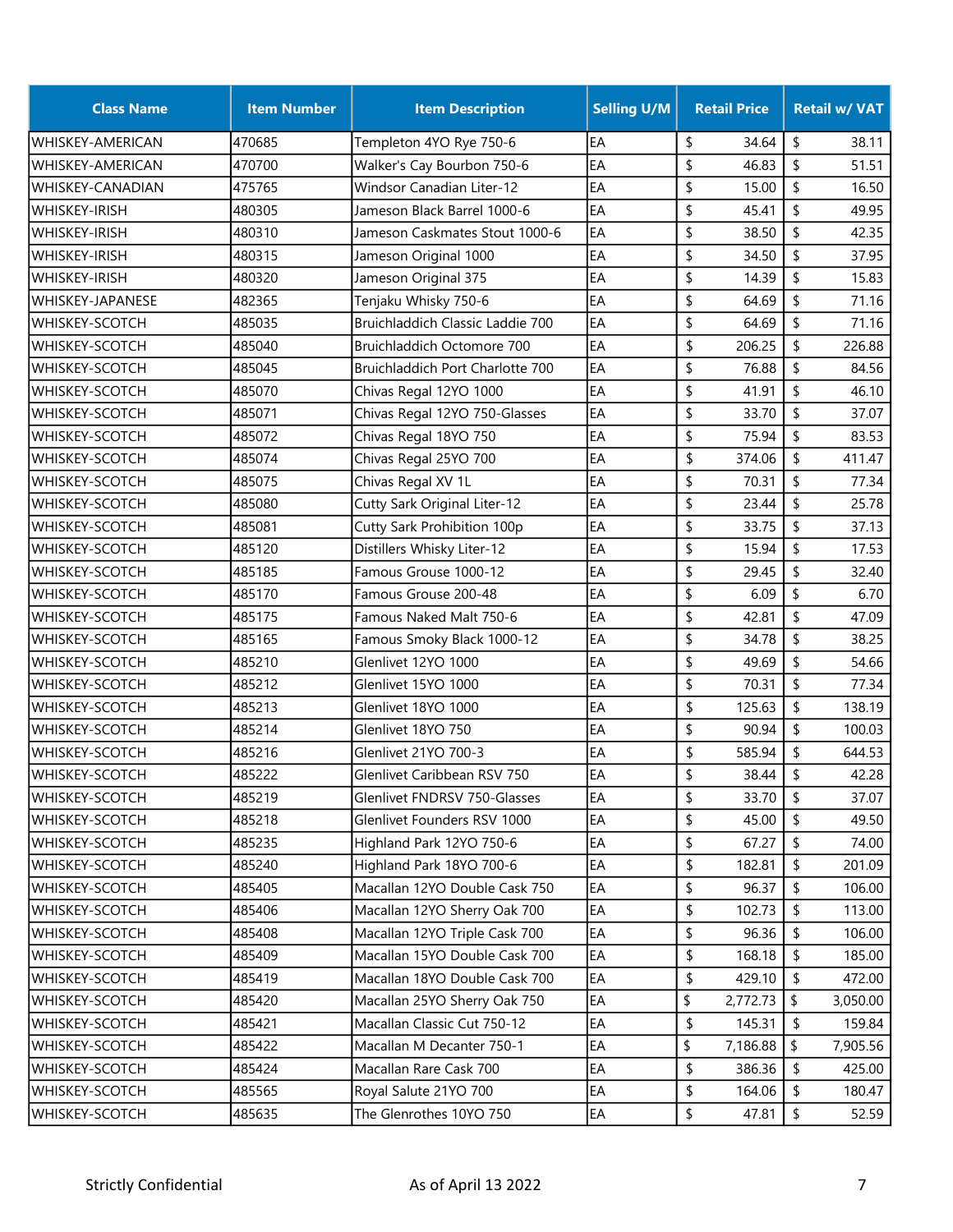| <b>Class Name</b>      | <b>Item Number</b> | <b>Item Description</b>                | <b>Selling U/M</b> | <b>Retail Price</b> |               | <b>Retail w/ VAT</b> |
|------------------------|--------------------|----------------------------------------|--------------------|---------------------|---------------|----------------------|
| <b>WHISKEY-SCOTCH</b>  | 485636             | The Glenrothes 12YO 750                | EA                 | \$<br>56.25         | \$            | 61.88                |
| <b>WHISKEY-SCOTCH</b>  | 485638             | The Glenrothes 18YO 750                | EA                 | \$<br>153.75        | \$            | 169.13               |
| <b>WINE-AMERICAN</b>   | 500092             | Carmel Rd Mont Chardonnay              | EA                 | \$<br>24.33         | \$            | 26.76                |
| <b>WINE-AMERICAN</b>   | 500094             | Carmel Rd Mont Pinot Noir              | EA                 | \$<br>24.33         | \$            | 26.76                |
| <b>WINE-AMERICAN</b>   | 500135             | Echo Falls Cabernet Sav 750            | EA                 | \$<br>9.33          | \$            | 10.26                |
| <b>WINE-AMERICAN</b>   | 500136             | Echo Falls Chardonnay 187-12           | EA                 | \$<br>3.28          | \$            | 3.61                 |
| <b>WINE-AMERICAN</b>   | 500138             | Echo Falls Chardonnay 750              | EA                 | 9.33<br>\$          | \$            | 10.26                |
| <b>WINE-AMERICAN</b>   | 500140             | Echo Falls Merlot 187-12               | EA                 | \$<br>3.28          | \$            | 3.61                 |
| <b>WINE-AMERICAN</b>   | 500142             | Echo Falls Merlot 750                  | EA                 | \$<br>9.33          | \$            | 10.26                |
| <b>WINE-AMERICAN</b>   | 500144             | Echo Falls Peach & Mango 750           | EA                 | \$<br>9.33          | \$            | 10.26                |
| <b>WINE-AMERICAN</b>   | 500146             | Echo Falls Pinot Grigio 750            | EA                 | \$<br>9.33          | \$            | 10.26                |
| <b>WINE-AMERICAN</b>   | 500148             | Echo Falls Sauvignon Blanc 750         | EA                 | \$<br>9.33          | \$            | 10.26                |
| <b>WINE-AMERICAN</b>   | 500150             | Echo Falls Summer Berries 750          | EA                 | \$<br>9.33          | \$            | 10.26                |
| <b>WINE-AMERICAN</b>   | 500152             | Echo Falls W.Zinfandel 187-12          | EA                 | \$<br>3.28          | \$            | 3.61                 |
| <b>WINE-AMERICAN</b>   | 500154             | Echo Falls W.Zinfandel 750             | EA                 | \$<br>9.33          | \$            | 10.26                |
| <b>WINE-AMERICAN</b>   | 500160             | Ed Meades Mendocino Zinfandel          | EA                 | \$<br>27.23         | \$            | 29.95                |
| WINE-AMERICAN          | 500168             | <b>Faust Cabernet Sauv</b>             | EA                 | \$<br>107.82        | \$            | 118.60               |
| <b>WINE-AMERICAN</b>   | 500170             | Federalist BBN BRL Red Blend           | EA                 | \$<br>27.23         | \$            | 29.95                |
| <b>WINE-AMERICAN</b>   | 500171             | <b>Federalist Cabernet Sauv</b>        | EA                 | \$<br>24.50         | \$            | 26.95                |
| WINE-AMERICAN          | 500172             | Federalist Chardonnay                  | EA                 | \$<br>24.41         | \$            | 26.85                |
| <b>WINE-AMERICAN</b>   | 500169             | <b>Federalist Honest Red</b>           | EA                 | \$<br>24.50         | \$            | 26.95                |
| WINE-AMERICAN          | 500176             | Flowers Chardonnay                     | EA                 | \$<br>82.50         | \$            | 90.75                |
| <b>WINE-AMERICAN</b>   | 500177             | <b>Flowers Pinot Noir Seaview</b>      | EA                 | \$<br>142.50        | \$            | 156.75               |
| <b>WINE-AMERICAN</b>   | 500215             | GMoraine Y-C Chardonnay                | EA                 | \$<br>77.11         | \$            | 84.82                |
| <b>WINE-AMERICAN</b>   | 500220             | <b>GMoraine Y-C Pinot Noir</b>         | EA                 | \$<br>60.09         | \$            | 66.10                |
| <b>WINE-AMERICAN</b>   | 500342             | Kendall Jackson VR Cabernet Sauv 75 EA |                    | 28.86<br>\$         | \$            | 31.75                |
| <b>WINE-AMERICAN</b>   | 500345             | Kendall Jackson VR Chardonnay 1.5L     | <b>IEA</b>         | \$<br>32.81         | \$            | 36.09                |
| <b>WINE-AMERICAN</b>   | 500346             | Kendall Jackson VR Chardonnay 750      | EA                 | \$<br>21.82         | \$            | 24.00                |
| <b>I</b> WINE-AMERICAN | 500348             | Kendall Jackson VR Merlot 750          | EA                 | \$<br>27.27         | \$            | 30.00                |
| WINE-AMERICAN          | 500350             | Kendall Jackson VR Pinot Gris 750      | EA                 | \$<br>22.96         | \$            | 25.25                |
| WINE-AMERICAN          | 500352             | Kendall Jackson VR Pinot Noir 750      | EA                 | 26.59<br>\$         | \$            | 29.25                |
| WINE-AMERICAN          | 500358             | Kendall Jackson VR Red Blend 750       | EA                 | \$<br>22.68         | \$            | 24.95                |
| <b>WINE-AMERICAN</b>   | 500354             | Kendall Jackson VR Riesling 750        | EA                 | \$<br>22.96         | \$            | 25.25                |
| WINE-AMERICAN          | 500356             | Kendall Jackson VR Sauv Blanc 750      | EA                 | \$<br>22.96         | $\frac{1}{2}$ | 25.25                |
| WINE-AMERICAN          | 500360             | Kendall Jackson VR Syrah 750           | EA                 | \$<br>25.91         | \$            | 28.50                |
| <b>WINE-AMERICAN</b>   | 500370             | La Crema Mont Pinot Gris               | EA                 | \$<br>29.55         | \$            | 32.50                |
| <b>WINE-AMERICAN</b>   | 500376             | La Crema Mont Pinot Noir Rose'         | EA                 | \$<br>29.55         | \$            | 32.50                |
| <b>WINE-AMERICAN</b>   | 500366             | La Crema RR Chardonnay 750             | EA                 | \$<br>43.18         | \$            | 47.50                |
| WINE-AMERICAN          | 500367             | La Crema RR Pinot Noir 750             | EA                 | \$<br>57.19         | \$            | 62.91                |
| WINE-AMERICAN          | 500368             | La Crema SC Chardonnay 750             | EA                 | \$<br>34.55         | \$            | 38.00                |
| WINE-AMERICAN          | 500374             | La Crema SC Pinot Noir 750             | EA                 | \$<br>39.09         | \$            | 43.00                |
| WINE-AMERICAN          | 500365             | La Crema WV Pinot Noir                 | EA                 | \$<br>50.91         | \$            | 56.00                |
| WINE-AMERICAN          | 500375             | La Jota HM Cab Sauv 750                | EA                 | \$<br>199.74        | \$            | 219.71               |
| <b>WINE-AMERICAN</b>   | 500405             | Mat Creek AV Merlot                    | EA                 | \$<br>43.59         | \$            | 47.95                |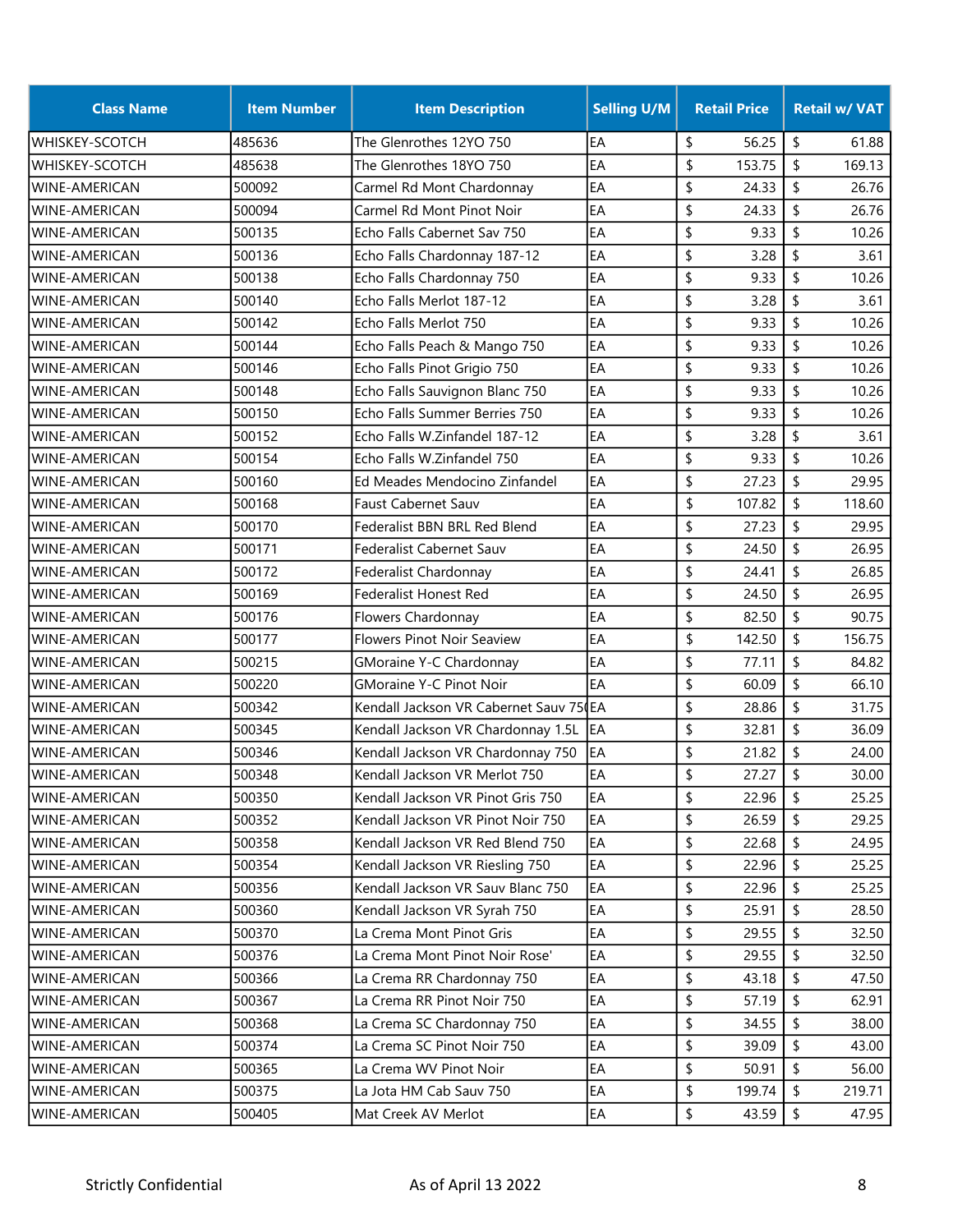| <b>Class Name</b>     | <b>Item Number</b> | <b>Item Description</b>                   | <b>Selling U/M</b> | <b>Retail Price</b> | <b>Retail w/ VAT</b> |
|-----------------------|--------------------|-------------------------------------------|--------------------|---------------------|----------------------|
| <b>WINE-AMERICAN</b>  | 500410             | Mat Creek AV Sauv Blanc                   | EA                 | \$<br>34.45         | \$<br>37.90          |
| <b>WINE-AMERICAN</b>  | 500560             | Quintessa Red Blend                       | EA                 | \$<br>363.78        | \$<br>400.15         |
| <b>WINE-AMERICAN</b>  | 500580             | Rutherford Hill Cab Sauv                  | EA                 | \$<br>72.23         | \$<br>79.45          |
| WINE-AMERICAN         | 500582             | Rutherford Hill Merlot                    | EA                 | \$<br>49.73         | \$<br>54.70          |
| WINE-AMERICAN         | 500625             | Stonestreet Estate Cab Sauv               | EA                 | \$<br>60.09         | \$<br>66.10          |
| WINE-AMERICAN         | 500630             | Stonestreet Estate Chardonnay             | EA                 | \$<br>54.28         | \$<br>59.71          |
| <b>WINE-AMERICAN</b>  | 500705             | Verite "La Joie" 18                       | EA                 | \$<br>778.83        | \$<br>856.71         |
| WINE-AUSTRALIA        | 510035             | Banrock Crimson Cabernet 750              | EA                 | \$<br>10.78         | \$<br>11.86          |
| <b>WINE-AUSTRALIA</b> | 510040             | Banrock Moscato 750                       | EA                 | \$<br>10.78         | \$<br>11.86          |
| <b>WINE-AUSTRALIA</b> | 510045             | Banrock Pink Moscato 275-24               | EA                 | \$<br>4.64          | \$<br>5.11           |
| <b>WINE-AUSTRALIA</b> | 510050             | Banrock Pink Moscato 750                  | EA                 | \$<br>10.78         | \$<br>11.86          |
| <b>WINE-AUSTRALIA</b> | 510055             | Banrock Shiraz 750                        | EA                 | \$<br>10.78         | \$<br>11.86          |
| <b>WINE-AUSTRALIA</b> | 510060             | Banrock Shiraz Cabernet 750               | EA                 | \$<br>10.78         | \$<br>11.86          |
| WINE-AUSTRALIA        | 510210             | GBurge 5Gen Shiraz                        | EA                 | \$<br>21.52         | \$<br>23.67          |
| <b>WINE-AUSTRALIA</b> | 510222             | GBurge GB15 Pinot Grigio 750              | EA                 | \$<br>12.42         | \$<br>13.66          |
| <b>WINE-AUSTRALIA</b> | 510215             | GBurge GB32 Chardonnay                    | EA                 | \$<br>12.99         | \$<br>14.28          |
| WINE-AUSTRALIA        | 510220             | GBurge GB43 Merlot                        | EA                 | \$<br>12.42         | \$<br>13.66          |
| WINE-AUSTRALIA        | 510225             | GBurge GB56 Shiraz                        | EA                 | \$<br>12.99         | \$<br>14.28          |
| <b>WINE-AUSTRALIA</b> | 510230             | GBurge GB88 Cabernet Sauv                 | EA                 | \$<br>12.99         | \$<br>14.28          |
| <b>WINE-AUSTRALIA</b> | 510305             | Jacob's Crk Cab Sauv 750                  | EA                 | \$<br>18.70         | \$<br>20.57          |
| <b>WINE-AUSTRALIA</b> | 510310             | Jacob's Crk Chardonnay 750                | EA                 | \$<br>17.30         | \$<br>19.03          |
| <b>WINE-AUSTRALIA</b> | 510315             | Jacob's Crk Merlot 750                    | EA                 | \$<br>18.70         | \$<br>20.57          |
| <b>WINE-AUSTRALIA</b> | 510320             | Jacob's Crk Shiraz 750                    | EA                 | \$<br>18.70         | \$<br>20.57          |
| <b>WINE-AUSTRALIA</b> | 510325             | Jacob's Crk Shiraz Cab 750                | EA                 | \$<br>18.70         | \$<br>20.57          |
| <b>WINE-AUSTRALIA</b> | 510330             | Jam Shed Red Blend 750                    | EA                 | \$<br>10.86         | \$<br>11.95          |
| WINE-AUSTRALIA        | 510332             | Jam Shed Sweet Shiraz 750                 | EA                 | \$<br>10.78         | \$<br>11.86          |
| <b>WINE-AUSTRALIA</b> | 510805             | Yangarra Estate GSM Blend 16              | EA                 | \$<br>43.59         | \$<br>47.95          |
| <b>WINE-CHAMPAGNE</b> | 515412             | Mumm Cordon Rose 750                      | EA                 | \$<br>93.75         | \$<br>103.13         |
| WINE-CHAMPAGNE        | 515414             | Mumm Cordon Rouge 750                     | EA                 | \$<br>76.88         | \$<br>84.56          |
| WINE-CHAMPAGNE        | 515415             | Mumm Olympe Demi-Sec 750                  | EA                 | \$<br>81.56         | \$<br>89.72          |
| WINE-CHAMPAGNE        | 515508             | Perrier Jouet Belle Epoque BDB 750        | EA                 | \$<br>600.00        | \$<br>660.00         |
| WINE-CHAMPAGNE        | 515510             | Perrier Jouet Belle Epoque Brut 1.5L      | EA                 | \$<br>645.94        | \$<br>710.53         |
| WINE-CHAMPAGNE        | 515512             | Perrier Jouet Belle Epoque Brut 3L        | EA                 | \$<br>2,343.75      | \$<br>2,578.13       |
| <b>WINE-CHAMPAGNE</b> | 515514             | Perrier Jouet Belle Epoque Brut 750       | EA                 | \$<br>300.00        | \$<br>330.00         |
| WINE-CHAMPAGNE        | 515518             | Perrier Jouet Belle Epoque Rose 1.5L      | EA                 | \$<br>988.13        | \$<br>1,086.94       |
| WINE-CHAMPAGNE        | 515520             | Perrier Jouet Belle Epoque Rose 3L        | EA                 | \$<br>3,454.69      | \$<br>3,800.16       |
| WINE-CHAMPAGNE        | 515522             | Perrier Jouet Belle Epoque Rose 750       | EA                 | \$<br>450.00        | \$<br>495.00         |
| WINE-CHAMPAGNE        | 515524             | Perrier Jouet Blason Blanc de Blancs 7 EA |                    | \$<br>123.64        | \$<br>136.00         |
| WINE-CHAMPAGNE        | 515526             | Perrier Jouet Blason Rose Shape 1.5L      | EA                 | \$<br>286.88        | \$<br>315.56         |
| WINE-CHAMPAGNE        | 515528             | Perrier Jouet Blason Rose Shape 750       | EA                 | \$<br>129.38        | \$<br>142.31         |
| WINE-CHAMPAGNE        | 515536             | Perrier Jouet Grand Brut 1.5L             | EA                 | \$<br>260.63        | \$<br>286.69         |
| WINE-CHAMPAGNE        | 515532             | Perrier Jouet Grand Brut 375              | EA                 | \$<br>51.56         | \$<br>56.72          |
| WINE-CHAMPAGNE        | 515538             | Perrier Jouet Grand Brut 3L               | EA                 | \$<br>693.75        | \$<br>763.13         |
| WINE-CHAMPAGNE        | 515534             | Perrier Jouet Grand Brut Shape 750        | EA                 | \$<br>75.00         | \$<br>82.50          |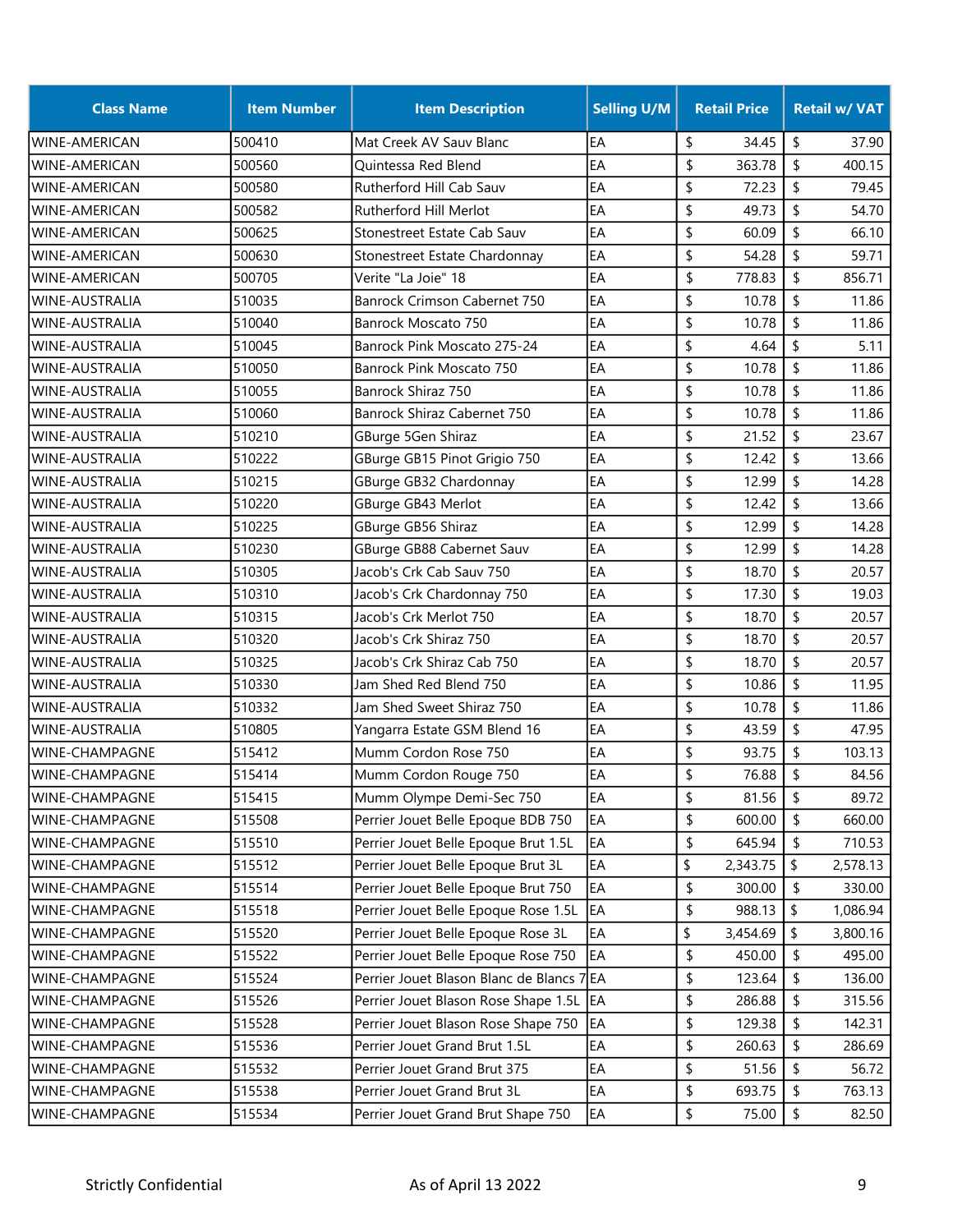| <b>Class Name</b>  | <b>Item Number</b> | <b>Item Description</b>           | <b>Selling U/M</b> | <b>Retail Price</b> | <b>Retail w/ VAT</b> |
|--------------------|--------------------|-----------------------------------|--------------------|---------------------|----------------------|
| <b>WINE-CHILE</b>  | 520050             | Cono Sur Bic Cab Sauv 750-6       | EA                 | \$<br>11.20         | \$<br>12.32          |
| <b>WINE-CHILE</b>  | 520052             | Cono Sur Bic Chardonnay 750-6     | EA                 | 11.20<br>\$         | \$<br>12.32          |
| <b>WINE-CHILE</b>  | 520054             | Cono Sur Bic Merlot 750-6         | EA                 | \$<br>11.20         | \$<br>12.32          |
| <b>WINE-CHILE</b>  | 520056             | Cono Sur Bic Pinot Noir 750-6     | EA                 | \$<br>11.20         | \$<br>12.32          |
| <b>WINE-CHILE</b>  | 520057             | Cono Sur Bic PN Rose' 750-6       | EA                 | \$<br>11.20         | \$<br>12.32          |
| <b>WINE-CHILE</b>  | 520062             | Cono Sur Bic Sauv Blanc 750-6     | EA                 | \$<br>11.20         | \$<br>12.32          |
| <b>WINE-CHILE</b>  | 520064             | Cono Sur Organic Pinot Noir 6-750 | EA                 | \$<br>15.89         | \$<br>17.48          |
| <b>WINE-CHILE</b>  | 520066             | Cono Sur Organic Red Blend 6-750  | EA                 | \$<br>15.89         | \$<br>17.48          |
| <b>WINE-CHILE</b>  | 520180             | La Nena Cab Sauv 750              | EA                 | \$<br>11.20         | \$<br>12.32          |
| <b>WINE-CHILE</b>  | 520182             | La Nena Malbec 750                | EA                 | \$<br>11.20         | \$<br>12.32          |
| <b>WINE-CHILE</b>  | 520184             | La Nena Merlot 750                | EA                 | \$<br>11.20         | \$<br>12.32          |
| <b>WINE-CHILE</b>  | 520300             | Vina Maipo Cab Sauv 750           | EA                 | \$<br>6.80          | \$<br>7.48           |
| <b>WINE-CHILE</b>  | 520305             | Vina Maipo Chardonnay 750         | EA                 | \$<br>6.80          | \$<br>7.48           |
| <b>WINE-CHILE</b>  | 520310             | Vina Maipo Merlot 750             | EA                 | \$<br>6.80          | \$<br>7.48           |
| <b>WINE-CHILE</b>  | 520315             | Vina Maipo Sauv Blanc 750         | EA                 | \$<br>6.80          | \$<br>7.48           |
| <b>WINE-CHILE</b>  | 520320             | Vina Maipo Sweet Moscato 750      | EA                 | \$<br>6.80          | \$<br>7.48           |
| <b>WINE-CHILE</b>  | 520325             | Vina Maipo Sweet Red 750          | EA                 | \$<br>6.80          | \$<br>7.48           |
| <b>WINE-FRANCE</b> | 525045             | Bichot Beaujolais-Villages "SP"   | EA                 | \$<br>13.69         | \$<br>15.06          |
| <b>WINE-FRANCE</b> | 525049             | <b>Bichot Macon-Villages</b>      | EA                 | \$<br>21.66         | \$<br>23.82          |
| <b>WINE-FRANCE</b> | 525046             | <b>Bichot Petit Chablis</b>       | EA                 | \$<br>26.67         | \$<br>29.34          |
| <b>WINE-FRANCE</b> | 525050             | C'est la Vie Chard-Sauv Blanc     | EA                 | \$<br>12.80         | \$<br>14.08          |
| <b>WINE-FRANCE</b> | 525051             | C'est la Vie Pinot Noir-Syrah     | EA                 | \$<br>12.80         | \$<br>14.08          |
| <b>WINE-FRANCE</b> | 525052             | C'est la Vie Rose Syrah-Grenache  | EA                 | \$<br>12.80         | \$<br>14.08          |
| <b>WINE-FRANCE</b> | 525076             | Chateauneuf du Pape, M-Redon      | EA                 | \$<br>59.53         | \$<br>65.49          |
| <b>WINE-FRANCE</b> | 525087             | Cotes du Rhone, Mont-Redon        | EA                 | \$<br>15.61         | \$<br>17.17          |
| <b>WINE-FRANCE</b> | 525464             | Infamous Gold Cabernet Blanc      | EA                 | \$<br>26.20         | \$<br>28.82          |
| <b>WINE-FRANCE</b> | 525465             | Notorious Pink Rose               | EA                 | \$<br>26.20         | \$<br>28.82          |
| <b>WINE-FRANCE</b> | 525635             | Saint Max Rose, Mont-Redon        | EA                 | \$<br>19.55         | \$<br>21.50          |
| <b>WINE-FRANCE</b> | 525466             | Scandalous One Cabernet Noir      | EA                 | \$<br>26.20         | \$<br>28.82          |
| <b>WINE-FRANCE</b> | 525625             | St Emilion Chat Lassegue 09       | EA                 | \$<br>149.53        | \$<br>164.48         |
| <b>WINE-FRANCE</b> | 525630             | St Emilion Les Cadrans            | EA                 | \$<br>48.75         | \$<br>53.63          |
| WINE-ITALY         | 540195             | Alie Rose' - Ammiraglia 20        | EA                 | \$<br>27.14         | 29.86<br>\$          |
| <b>WINE-ITALY</b>  | 540010             | Attems Pinot Grigio 20            | EA                 | \$<br>28.08         | \$<br>30.89          |
| WINE-ITALY         | 540037             | b.io Organic Cabernet 750-6       | EA                 | \$<br>17.77         | \$<br>19.54          |
| <b>WINE-ITALY</b>  | 540039             | b.io Organic Chard 750-6          | EA                 | \$<br>17.77         | \$<br>19.54          |
| WINE-ITALY         | 540036             | b.io Organic Pinot Grigio 750-6   | EA                 | \$<br>17.77         | \$<br>19.54          |
| WINE-ITALY         | 540038             | b.io Organic Rosato 750-6         | EA                 | \$<br>17.77         | \$<br>19.54          |
| WINE-ITALY         | 540050             | Benvolio Pinot Grigio 18          | EA                 | \$<br>17.11         | \$<br>18.82          |
| WINE-ITALY         | 540065             | CastelGiocondo Brunello 16        | EA                 | \$<br>102.19        | \$<br>112.41         |
| WINE-ITALY         | 540105             | Danzante Chianti 19               | EA                 | 17.77<br>\$         | \$<br>19.54          |
| WINE-ITALY         | 540108             | Danzante Pinot Grigio 20          | EA                 | \$<br>20.20         | \$<br>22.22          |
| WINE-ITALY         | 540165             | Fiordaliso Pinot Grigio 750       | EA                 | \$<br>9.36          | \$<br>10.30          |
| WINE-ITALY         | 540175             | Folonari Chianti DOCG 750-12      | EA                 | \$<br>16.45         | \$<br>18.10          |
| WINE-ITALY         | 540176             | Folonari Montepulciano 750-6      | EA                 | \$<br>10.55         | \$<br>11.60          |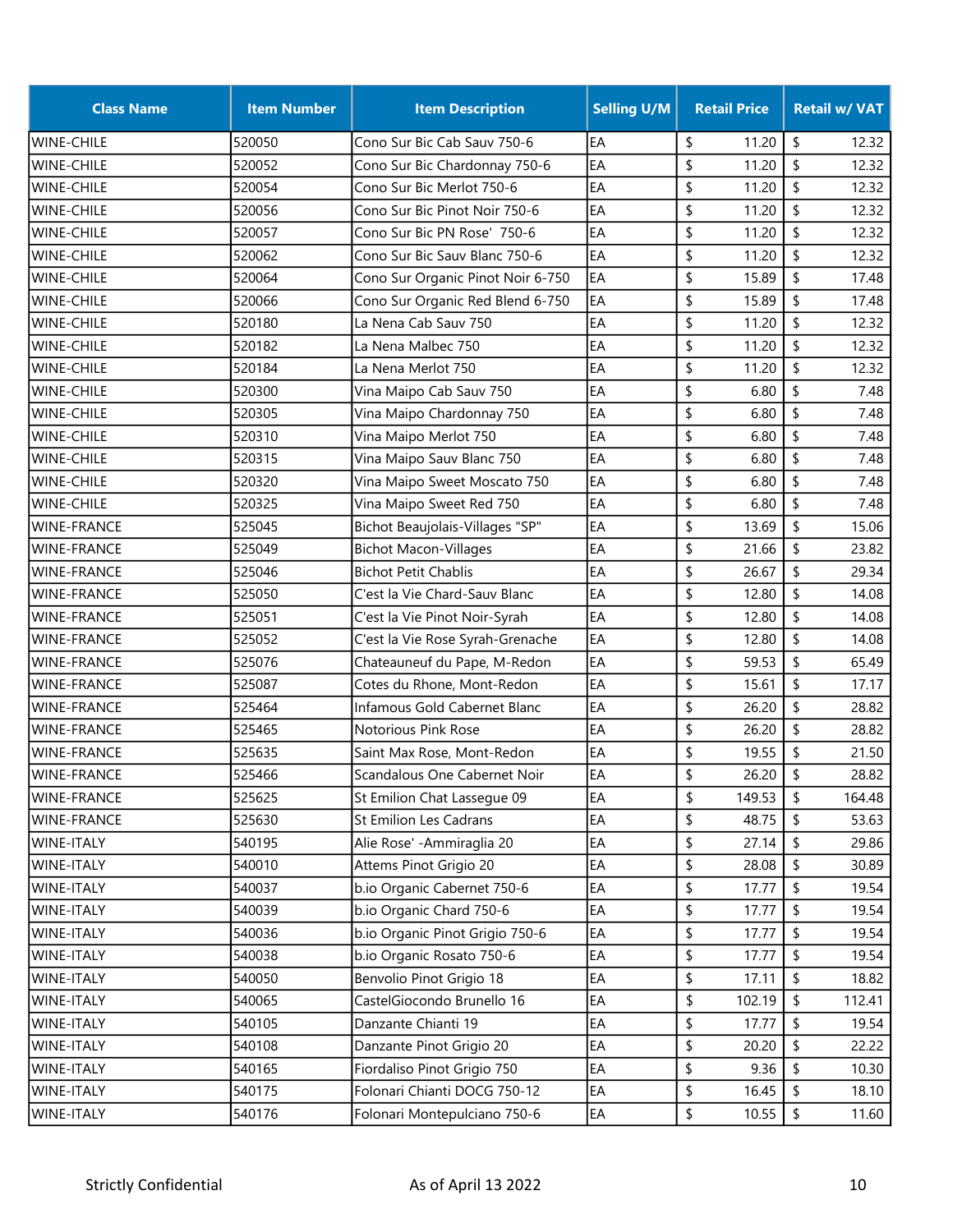| <b>Class Name</b>         | <b>Item Number</b> | <b>Item Description</b>         | <b>Selling U/M</b> | <b>Retail Price</b> | <b>Retail w/ VAT</b> |
|---------------------------|--------------------|---------------------------------|--------------------|---------------------|----------------------|
| <b>WINE-ITALY</b>         | 540177             | Folonari Pinot Grigio 750       | EA                 | \$<br>14.95         | \$<br>16.45          |
| <b>WINE-ITALY</b>         | 540178             | Folonari Valpolicella 750       | EA                 | \$<br>16.82         | \$<br>18.50          |
| <b>WINE-ITALY</b>         | 540185             | Luce Della Vite 18              | EA                 | \$<br>193.13        | \$<br>212.44         |
| <b>WINE-ITALY</b>         | 540405             | Mizzani Sweet Red 750           | EA                 | \$<br>7.97          | \$<br>8.77           |
| WINE-ITALY                | 540407             | Mizzani Sweet White 750         | EA                 | \$<br>7.97          | \$<br>8.77           |
| <b>WINE-ITALY</b>         | 540435             | Nipozzano Chianti Riserva 18    | EA                 | \$<br>41.20         | \$<br>45.32          |
| <b>WINE-ITALY</b>         | 540635             | Tenuta Chianti Classico         | EA                 | \$<br>40.69         | $\sqrt{2}$<br>44.76  |
| <b>WINE-ITALY</b>         | 540640             | Tenuta Chianti Classico Riserva | EA                 | \$<br>50.39         | \$<br>55.43          |
| <b>WINE-NEW ZEALAND</b>   | 560165             | Fincher & Co Sauv Blanc 750-6   | EA                 | \$<br>20.63         | \$<br>22.69          |
| <b>WINE-NEW ZEALAND</b>   | 560411             | Mud House Otago Pinot Noir      | EA                 | \$<br>23.30         | \$<br>25.63          |
| <b>WINE-NEW ZEALAND</b>   | 560413             | Mud House Pinot Gris            | EA                 | \$<br>19.55         | \$<br>21.50          |
| <b>WINE-NEW ZEALAND</b>   | 560412             | Mud House Sauv Blanc            | EA                 | \$<br>20.86         | \$<br>22.95          |
| <b>WINE-NEW ZEALAND</b>   | 560766             | Wairau River Sauvignon Blanc    | EA                 | \$<br>30.00         | \$<br>33.00          |
| <b>WINE-NON ALCOHOLIC</b> | 575065             | Chamdor Peach Spklg Juice-6     | EA                 | \$<br>6.56          | \$<br>7.22           |
| <b>WINE-NON ALCOHOLIC</b> | 575066             | Chamdor Red Spklg Juice-6       | EA                 | \$<br>6.56          | \$<br>7.22           |
| <b>WINE-PORT</b>          | 580065             | CockBurn's "LBV" 750            | EA                 | \$<br>41.72         | \$<br>45.89          |
| <b>WINE-PORT</b>          | 580066             | CockBurn's 10YO Tawny 500       | EA                 | \$<br>41.72         | \$<br>45.89          |
| <b>WINE-PORT</b>          | 580068             | CockBurn's Fine Ruby 750        | EA                 | \$<br>24.84         | \$<br>27.33          |
| WINE-PORT                 | 580069             | CockBurn's Fine Tawny 750       | EA                 | \$<br>24.84         | \$<br>27.33          |
| <b>WINE-PORT</b>          | 580070             | CockBurn's Spec Reserve 750     | EA                 | \$<br>33.28         | \$<br>36.61          |
| <b>WINE-PORT</b>          | 580071             | CockBurn's Spec Reserve VAP 750 | EA                 | \$<br>35.48         | \$<br>39.03          |
| <b>WINE-PORT</b>          | 580566             | QC Rich Ruby 700-6              | EA                 | \$<br>9.33          | \$<br>10.26          |
| <b>WINE-SOUTH AFRICA</b>  | 582435             | Nederburg Duet Red 750-6        | EA                 | \$<br>9.33          | \$<br>10.26          |
| <b>WINE-SOUTH AFRICA</b>  | 582436             | Nederburg Lyric White 750-6     | EA                 | \$<br>9.33          | \$<br>10.26          |
| <b>WINE-SOUTH AFRICA</b>  | 582437             | Nederburg Pinotage 750-6        | EA                 | \$<br>11.77         | \$<br>12.95          |
| <b>WINE-SOUTH AFRICA</b>  | 582460             | Obikwa Cabernet Sauvignon 750   | EA                 | \$<br>6.80          | \$<br>7.48           |
| <b>WINE-SOUTH AFRICA</b>  | 582465             | Obikwa Chardonnay 750           | EA                 | \$<br>6.80          | \$<br>7.48           |
| <b>WINE-SOUTH AFRICA</b>  | 582462             | Obikwa Merlot 750-6             | EA                 | \$<br>6.80          | \$<br>7.48           |
| <b>WINE-SOUTH AFRICA</b>  | 582466             | Obikwa Moscato 750              | EA                 | \$<br>6.80          | \$<br>7.48           |
| <b>WINE-SOUTH AFRICA</b>  | 582467             | Obikwa Pinot Grigio 750-12      | EA                 | \$<br>6.80          | $\sqrt{2}$<br>7.48   |
| <b>WINE-SOUTH AFRICA</b>  | 582464             | Obikwa Rose 750-6               | EA                 | \$<br>6.80          | \$<br>7.48           |
| <b>WINE-SOUTH AFRICA</b>  | 582463             | Obikwa Sauv Blanc 750-6         | EA                 | \$<br>6.80          | \$<br>7.48           |
| <b>WINE-SOUTH AFRICA</b>  | 582468             | Obikwa Shiraz 750-6             | EA                 | \$<br>6.80          | \$<br>7.48           |
| <b>WINE-SOUTH AFRICA</b>  | 582469             | Obikwa Sweet Red 750-6          | EA                 | \$<br>6.80          | \$<br>7.48           |
| <b>WINE-SOUTH AFRICA</b>  | 582665             | Two Oceans Cab Merlot 750       | EA                 | \$<br>9.33          | 10.26<br>\$          |
| <b>WINE-SOUTH AFRICA</b>  | 582666             | Two Oceans Pinotage 750         | EA                 | \$<br>9.33          | -\$<br>10.26         |
| <b>WINE-SOUTH AFRICA</b>  | 582667             | Two Oceans Sauv Blanc 750       | EA                 | \$<br>9.33          | 10.26<br>-S          |
| <b>WINE-SPAIN</b>         | 585065             | Campo Viejo Gran Reserva -6     | EA                 | \$<br>31.83         | \$<br>35.01          |
| <b>WINE-SPAIN</b>         | 585066             | Campo Viejo Reserva -6          | EA                 | \$<br>22.45         | \$<br>24.70          |
| <b>WINE-SPAIN</b>         | 585067             | Campo Viejo Tempranillo-6       | EA                 | \$<br>16.83         | \$<br>18.51          |
| <b>WINE-SPARKLING</b>     | 587005             | Arduini Cuvee Brut 750-12       | EA                 | \$<br>7.27          | \$<br>8.00           |
| WINE-SPARKLING            | 587006             | Arduini Moscato Rose 200-24     | EA                 | \$<br>5.29          | 5.82<br>\$           |
| <b>WINE-SPARKLING</b>     | 587007             | Arduini Moscato Rose 750        | EA                 | \$<br>10.55         | \$<br>11.60          |
| <b>WINE-SPARKLING</b>     | 587008             | Arduini Moscato Spumante 750    | EA                 | \$<br>10.55         | $\sqrt{2}$<br>11.60  |